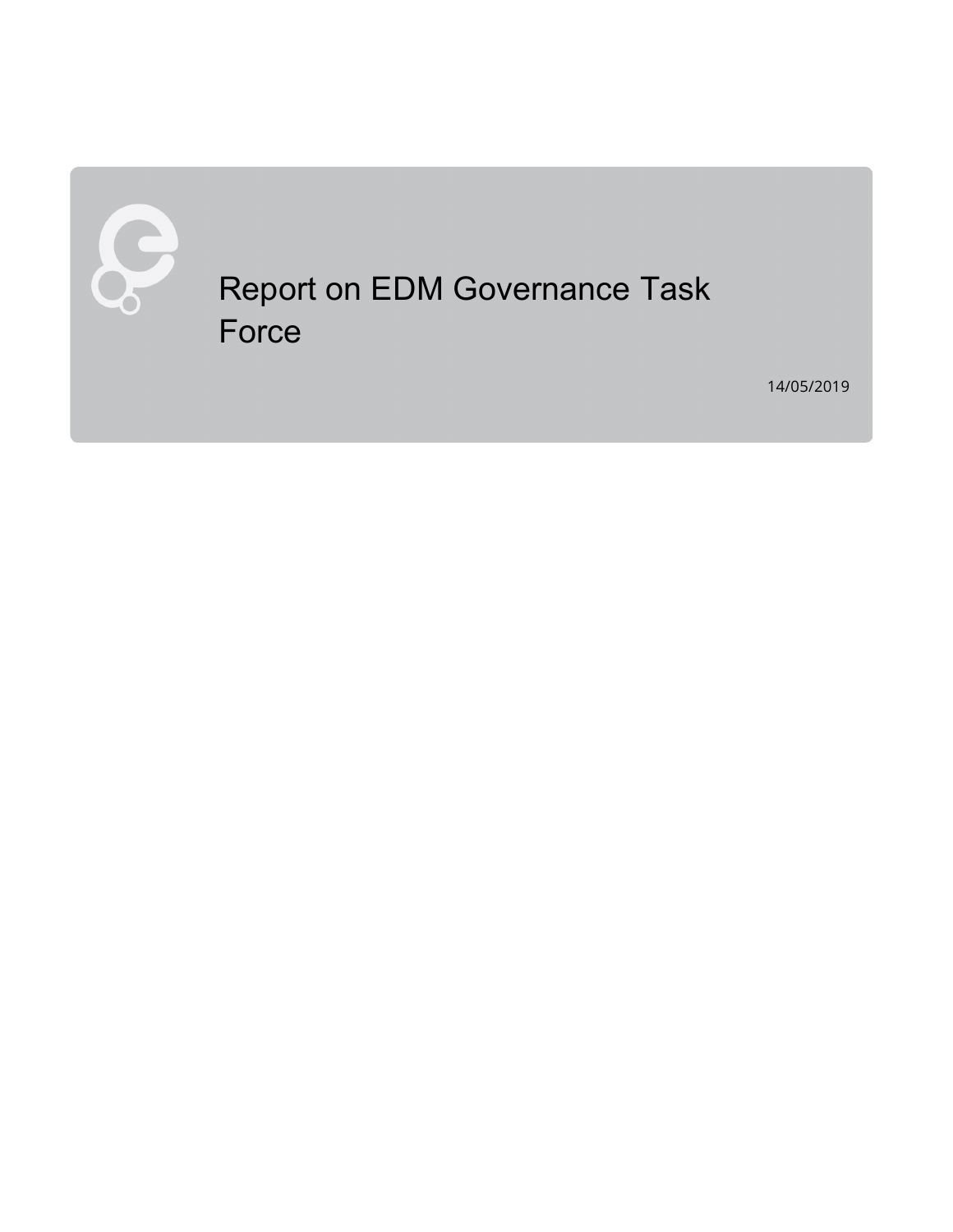

# Task force participants

- 1. Antoine Isaac, Europeana Foundation (co-chair)
- 2. Gregory Markus, Netherlands Institute for Sound and Vision (co-chair)
- 3. Adina Ciocoiu,Europeana Foundation (co-chair)
- 4. Carlo Meghini, Istituto di Scienza e Tecnologie dell Informazione
- 5. Leif Andresen,The Royal Danish Library
- 6. Stefanie Ruehle, SUB Göttingen
- 7. Anila Angjeli, National Library of France
- 8. Michael Fingerhut, Bibliomus
- 9. Jef Malliet, Department for Culture, Youth and Media of the Flemish government
- 10. Wim van Dongen, National Archives of the Netherlands
- 11. Marco Streefkerk, Digital Heritage Netherlands (DEN Foundation)
- 12. Regine Stein, Deutsches Dokumentationszentrum für Kunstgeschichte Bildarchiv Foto Marburg
- 13. Kate Fernie, 2Culture Associates
- 14. Valentine Charles, Europeana Foundation
- 15. Alina Saenko, PACKED vzw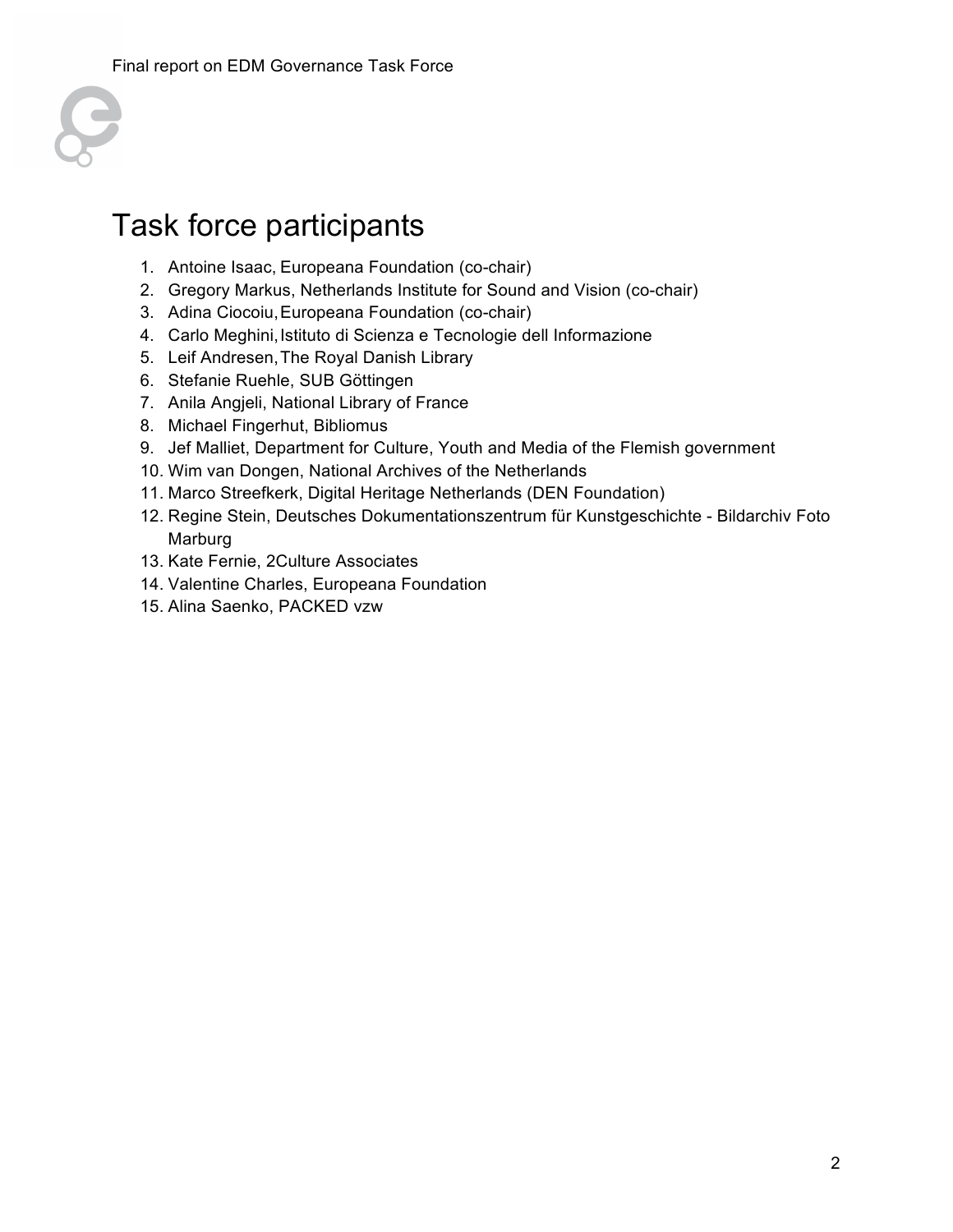

#### **INDEX**

| <b>Task force participants</b>                     | $\mathbf{2}$ |
|----------------------------------------------------|--------------|
| 1. Introduction                                    | 4            |
| 2. Work on EDM since 2015: an update               | 5            |
| 3. Survey analysis                                 | 5            |
| 4. Organizational challenges and longer-term risks | 6            |
| 5. Discussion and recommendations                  | 8            |
| Appendix 1: Progress update around EDM             | 11           |
| A. Ongoing developments on EDM itself              | 11           |
| <b>B. EDM as used by others</b>                    | 13           |
| C. EDM dissemination and communication             | 14           |
| <b>Appendix 2: Survey results</b>                  | 15           |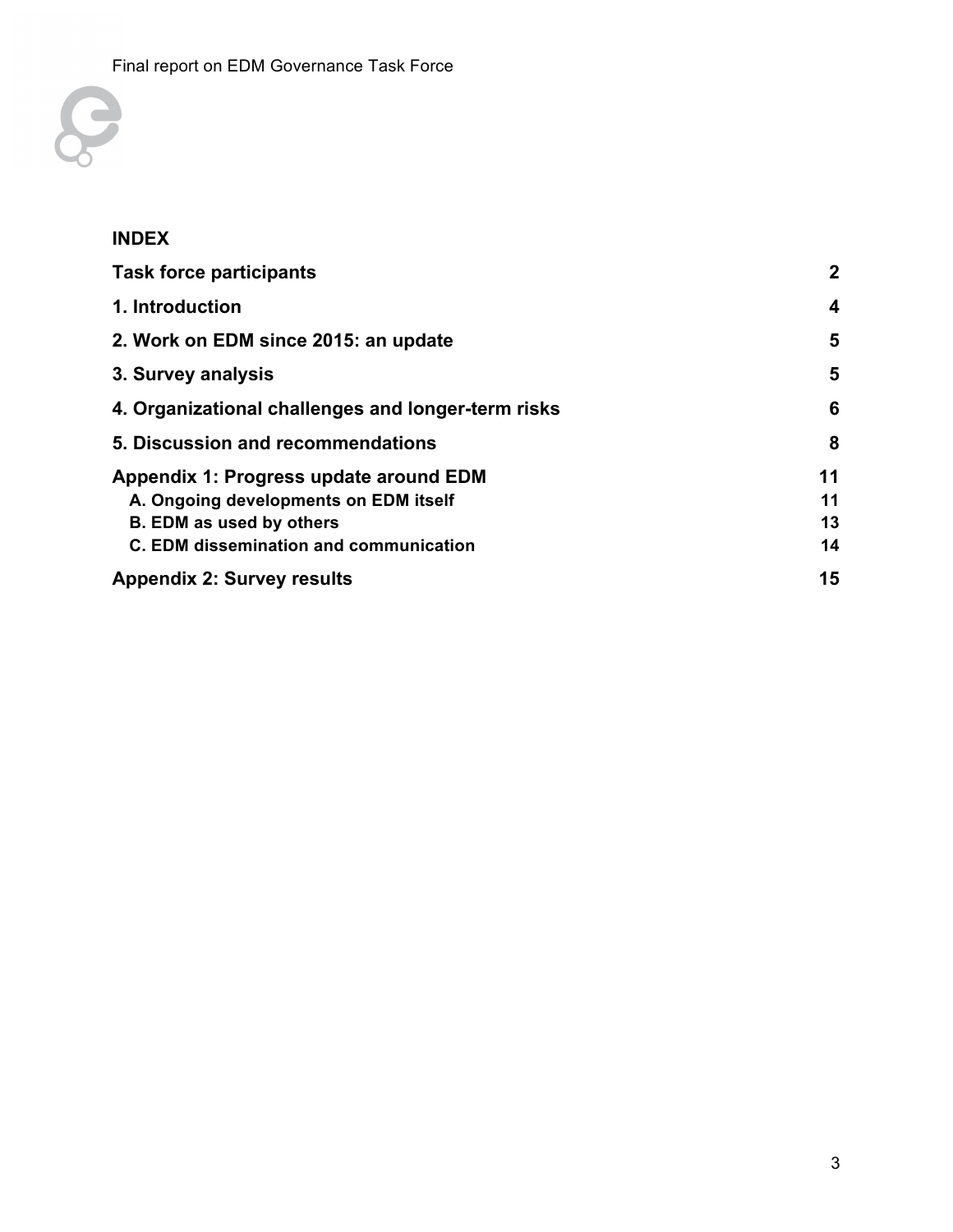

# 1. Introduction

As mentioned in its 2019 Business Plan, Europeana aims to play a key role to "Influence and organise global interoperability efforts to benefit CHIs"<sup>1</sup>. The continuous development of the Europeana Data Model (EDM) enables data exchange of cultural heritage metadata and guarantees its interoperability. The model has been designed in a collaborative way, with significant input from the EuropeanaTech community, through projects, working groups and task forces. There has also been a decentralized aspect, as EDM "profiles" have been developed without having to update the "core" model used by Europeana and its providers. A number of mappings and extensions to EDM were inventoried in a EuropeanaTech task force<sup>2</sup> in 2014.

This model has enabled the engagement of a whole community. But it now raises new questions, which have been discussed in a workshop<sup>3</sup> at the 2015 Europeana AGM and in a whitepaper<sup>4</sup> that was released the same year. As an example, a more controlled management process might be required, involving review processes, documentation and update procedures as it happens for other standards in the community. The modular approach taken for developing EDM (building on top of existing ontologies), while arguably the most appropriate, makes it more difficult to keep the balance between a generic and manageable core model and its more complex extensions of it.

Following these discussions, the EuropeanaTech community chartered a task force<sup>5</sup> with the following objectives:

- identify the current issues of the EDM development process;
- propose roles and responsibilities for the different actors involved in the development and maintenance of EDM (mainly Europeana and its data partners);
- define best practices for the definitions and maintenance of EDM Core;

http://pro.europeana.eu/publication/enhancing-the-europeana-data-model-edm

```
http://pro.europeana.eu/blogpost/the-europeana-data-model-a-living-model-5-years-on
```
 <sup>1</sup> Europeana Foundation Business Plan 2019: Our common culture. (2019) https://pro.europeana.eu/post/europeana-foundation-business-plan-2019-our-common-culture Report on EDM mappings, refinements and extensions (2014) http://pro.europeana.eu/blogpost/reporton-edm-mappings-refinements-and-extensions

 $^3$  EDM Workshop "EDM turns five, so now what?" (2015) http://pro.europeana.eu/event/edm-workshopedm-turns-five-so-now-what http://pro.europeana.eu/page/edm-turns-five-so-now-what-workshop <sup>4</sup> <sup>4</sup> White Paper Enhancing the Europeana Data Model (2015)

<sup>&</sup>lt;sup>5</sup> EuropeanaTech Task Force on Creation and Governance of EDM mappings, profiles and extensions https://pro.europeana.eu/project/creation-and-governance-of-edm-mappings-profiles-and-extensionstask-force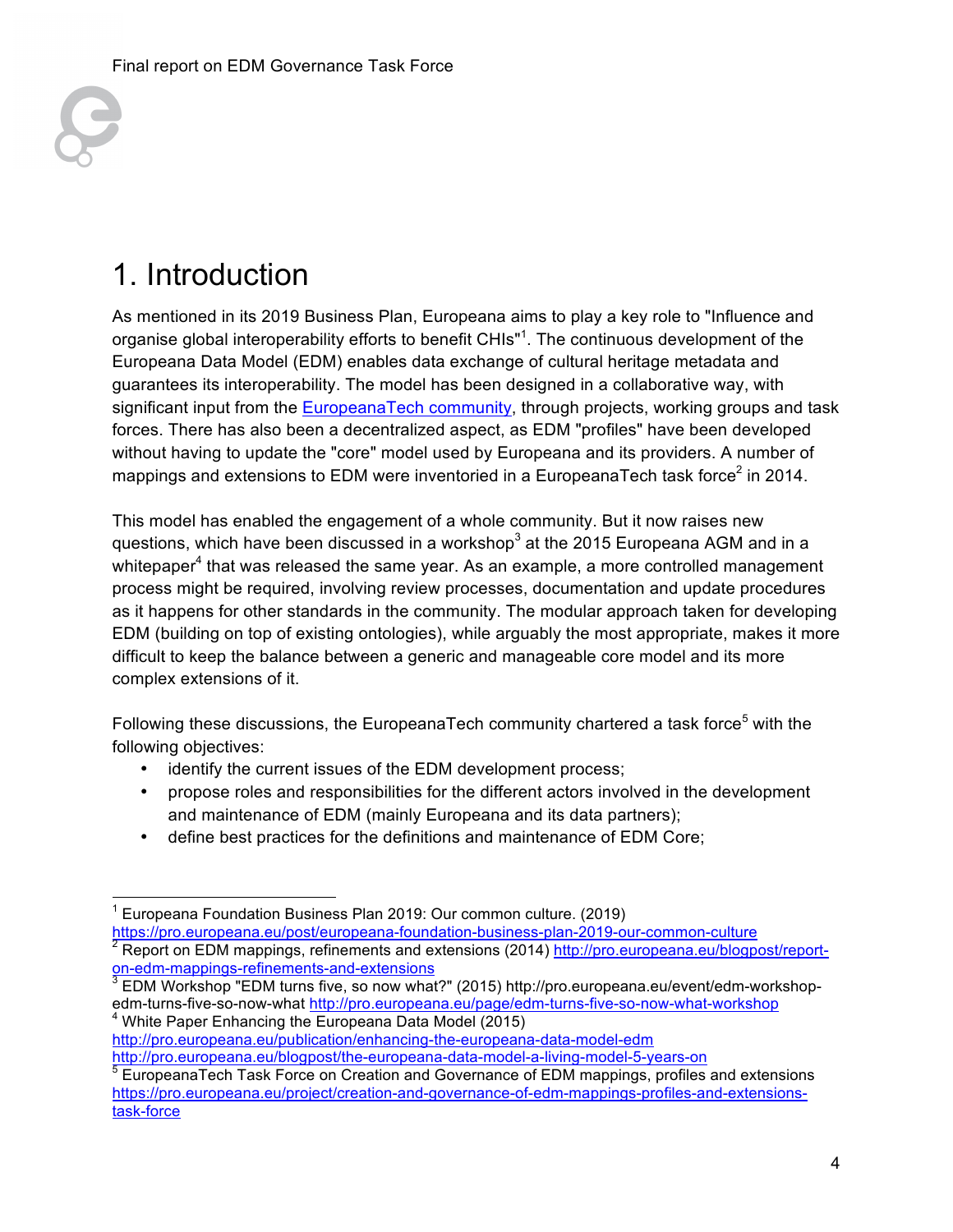- define best practices for the definitions and maintenance of EDM mappings, profiles and extensions;
- define a set of processes on top of which a future governance model for EDM could be built.

This report presents the outcome of the work of this task force. We first present an account of the work done since the EDM workshop and white paper. We then report on the results of a community survey that the task force has organized in its first months. We expand on the outcome of this survey by summing up our interpretation of the challenges that have to be faced. We conclude the report by a discussion and recommendations for the EuropeanaTech community and the Europeana Foundation to begin addressing these challenges.

# 2. Work on EDM since 2015: an update

The work on EDM between 2015 (EDM Workshop, publication of the EDM whitepaper) and 2017 was reported in an EDM development report $6$ .

We have compiled in Appendix 1 a representation of work on and around EDM (including communication) since 2017, from the perspective of the priorities set in the whitepaper and workshop discussions.

# 3. Survey analysis

From June 15th until July 5th 2018 we surveyed the EuropeanaTech community and Europeana Network Association regarding the governance of EDM. The survey resulted in 53 responses. After cleaning up redundant, incomplete or negligent entries the survey only resulted in 30 substantial responses, which we present in Appendix 2. A majority of these responses came from Europeana data providers and aggregators, some of whom have developed an extension to EDM while the majority work with (mapping to) the 'core' version.

The results of the survey show that respondents are familiar with the existing documentation and have a clear idea of who they should contact about EDM if they have any questions. However, they note that they are not as well informed about updates and new developments happening around EDM. From the side of Europeana, EDM updates are irregular and for the most part modest.

Of the majority who did comment on the transfer of information from Europeana to the network, a significant portion said that there was not much to change regarding the way things are currently handled. The few respondents that replied but were not directly involved with EDM (e.g., as data providers) did not flag anything regarding a lack of transparency.

enders<br>
<sup>6</sup> MS6.7 EDM development report, Europeana DSI-2 (2017) https://pro.europeana.eu/files/Europeana\_Professional/Projects/Project\_list/Europeana\_DSI-2/Milestones/ms6.7-edm-development-report-.pdf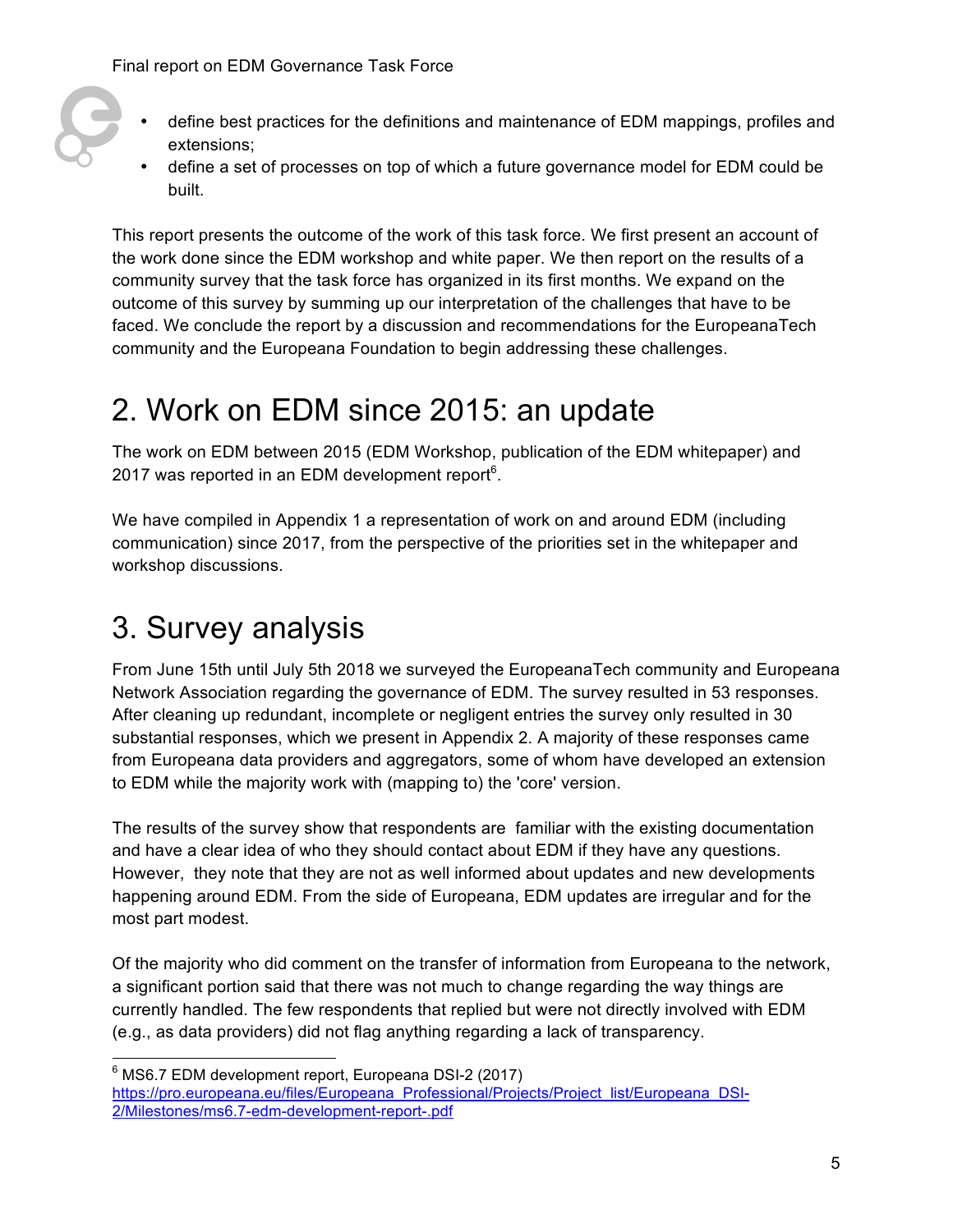One suggestion from survey respondents was to install a more community driven approach to EDM maintenance. This could include setting-up a steering group that would oversee, suggest and discuss changes to EDM. Other comments regarding EDM community enhancement were organizing meetings for EDM users as well as incorporating (open source) software organizations.

Other valuable suggestions for improving the involvement of the Europeana Network Association were to improve communication through existing EuropeanaTech channels, conferences, or by setting up an EDM Slack. This would mean having a platform where changes to EDM can be tracked and presenting a designated point of contact to advise on EDM related issues. A suggestion also advised "making the EDM Data Quality Task Force a permanent working group as the improvement of data on Europeana is an ongoing task"<sup>7</sup>. Lastly, a couple of respondents suggested to check existing (open) standardization processes as a possible source of inspiration, such as W3C, Forum Standaardisatie, or Edustandaard.

## 4. Organizational challenges and longer-term risks

Throughout the running of this task force, both chairs and task force members have had a low level of participation and involvement in discussions. This can be partly attributed to Europeana's organizational changes such as the reshaping of the EuropeanaTech Community and the supposed perception that EDM needs little change in high-level governance, as opposed to lower-level management<sup>8</sup>. Europeana Foundation and the DSI consortium are still committed to maintaining various frameworks including the Europeana Data Model in collaboration with relevant working groups. However, the topic of EDM governance and related efforts does not seem to have enough support from the Europeana DSI and related projects, which provide little funding for significant R&D and networking around the topic.

Meanwhile, there has been continuous demand from the EF staff involved with data modeling related to the development and updates of the Europeana services. Updates to the EDM Schema – often minor and concentrated on Europeana's "internal" use (see later remark on "core" EDM) – were made but were not presented to the Network for validation, as Europeana's development cycles have accelerated.

On the other hand, some extensions correspond to features or services that have a long maturation time (for technical and business reasons). They remain "work in progress" for years, which makes it difficult to organize a review process: for a long time a decision needs to be taken to park or conclude the work, and at some point the work has to be concluded very quickly.

 <sup>7</sup> This has in fact been the case since 2016, when the Data Quality Committee was established as EuropeanaTech working group: https://pro.europeana.eu/project/data-quality-committee

<sup>&</sup>lt;sup>8</sup> As mentioned above, community members have expressed that they would welcome how to suggest, comment and follow developments in EDM, and to be involved when needed.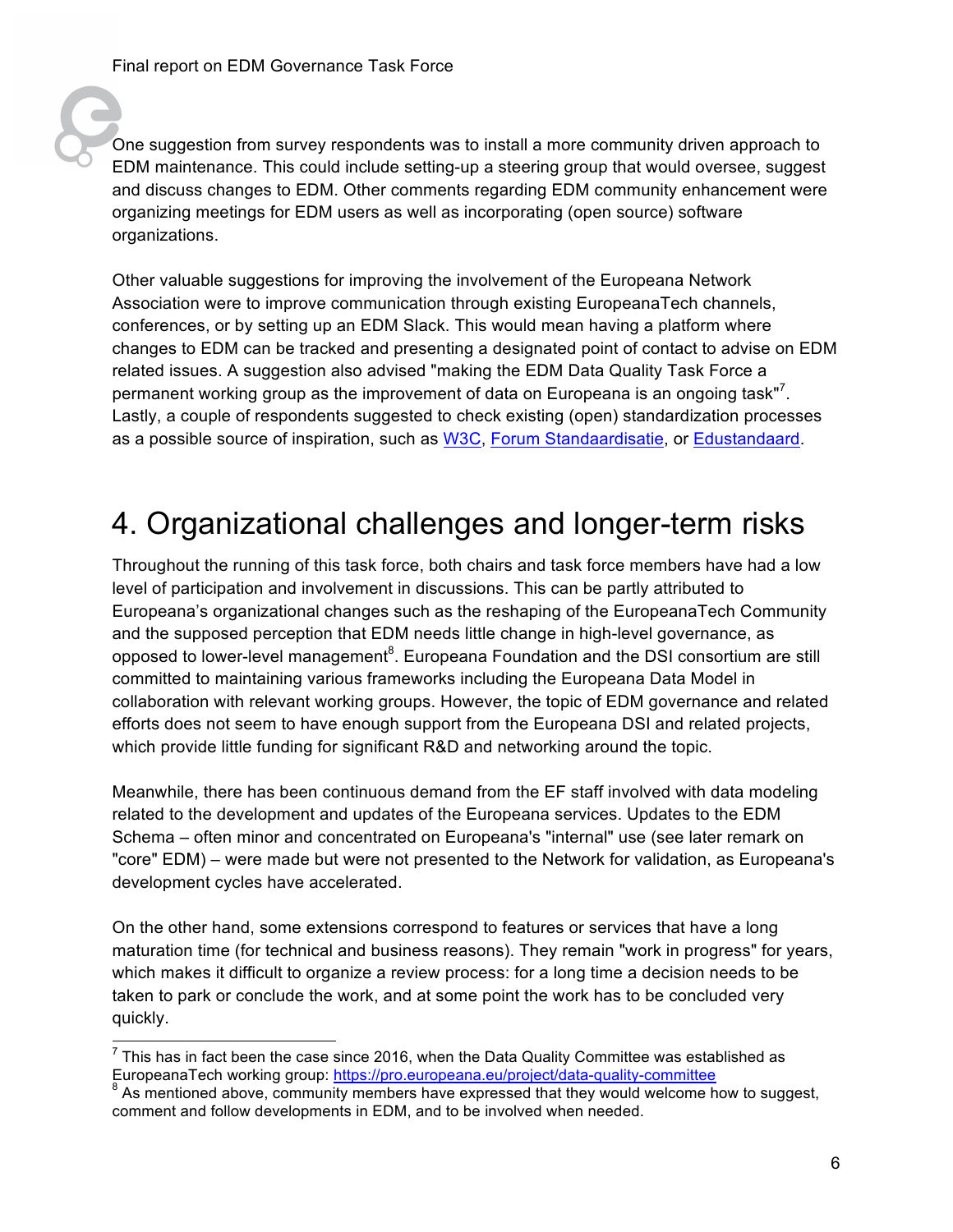Another aspect to these problems is the selection of experts and community members who should be involved in the specification process, beyond the key stakeholders (users of the EDM features being specified). The Europeana staff responsible for the development of EDM have been increasingly involved in related interoperability initiatives. Thus, a form of co-development happens where data patterns are being developed and validated, which later feeds into EDM. One example is the case of the RightsStatements.org initiative, which hosted some of the discussions for supporting slightly more complex rights statements in EDM. Another example is the work being done on the International Interoperability Framework (IIIF), which provided major grounding for the EDM extension for linking to IIIF content and handling full-text. We consider this specific case as a good example of the paradigm shift and the issues we encounter in general. There was no reaction to an early post about the topic on the EuropeanaTech list, while ample feedback has been received on the maturing extensions over the course of two years.

In a few cases, updates have been enacted on the basis of ad-hoc collaborations with selected experts, such as work on collections or technical metadata.

Community input continues to play a key role in the development of EDM but at this moment this is neither systematic nor unified. As said above, there are cases where discussion happens on data modeling patterns that are not directly focused on EDM but are useful when it comes to meeting specific community needs. This is certainly good for the visibility of EDM and our community's work in general. But, it raises the question of keeping visibility (and interest) for the development of EDM within the very community that created it while still representing its main user base.

However, the door is still open to more 'traditional' input from the Europeana Network in the development of EDM. The EuropeanaTech community remains relatively engaged on data modeling subjects, as can be inferred from the general interest that some threads have raised. EuropeanaTech has recently launched a task force on Annotations and User Sets to gather feedback on a first draft model based on the W3C Web Annotation standard. Such a project will provide a fresh round of input that will impact EDM. Additionally, the Data Quality Committee managed to provide recommendations for a series of quality control-related updates to EDM. The Committee also revived an effort for implementing events in EDM but it is currently paused due to lack of resources. Unfortunately, these cases do not cover all the recent EDM development areas, and one can say that the eagerness of the community to work on modeling is not fully supported.

Lastly, one more challenge is the following of data modeling developments related to EDM mappings and extensions developed in the Europeana Network or elsewhere. These have always been hard to follow and proactively reflect in a centralized space, since the work on that issue (in the context of a task force) has ended. In the past years there have not been many contributions to our call for contribution on the page for these mappings and extensions. While we could showcase some case of re-use of EDM like Nomisma.org, others that we are aware of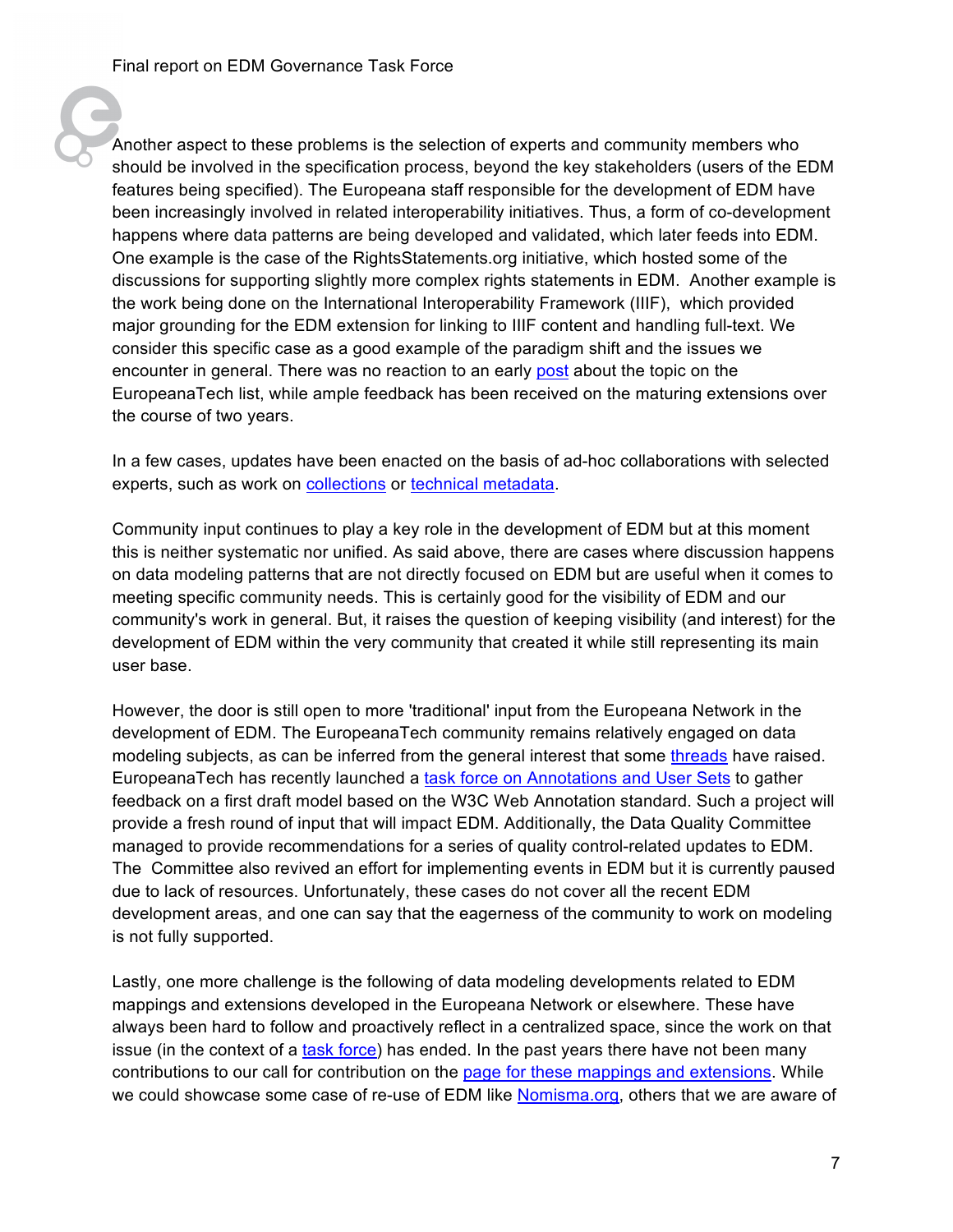could be also showcased (for example on 3D or gender studies), if proper resources were allocated to it.

Finally, the idea of a "core" EDM with profiles developed independently is being tested. In the past years, most "profiles" (technical metadata, IIIF, full-text) have been developed at the initiative of EF for its own needs, and have been integrated in the "internal" or "external" versions of  $\mathsf{EDM}^9$  as the corresponding features for data ingestion, enrichment or dissemination were implemented. "Profiles" remain optional parts of EDM from the perspective of Europeana's partners. They are however, technically harder to distinguish from the "core" from the perspective of EF. They are merely "modules" used for specific functions in our software and services.

# 5. Discussion and recommendations

*What can we do with the resources we have to handle? What expectations are raised?*

This task force was set up as a response to the discussions in the 2015 EDM workshop, which recommended (as presented in the introduction) to identify EDM's development issues, to clarify roles of the various stakeholders in the governance and development for EDM, and make recommendations for Europeana to maintain a "core" EDM and provide guidance in the creation of mappings and new extensions of the model.

This report has presented the result of a survey we carried out in 2017, and analyzed what we think are the main challenges to keep EDM a standard that is both living and communitybacked. We have however not investigated and have not made recommendations to all the tasks foreseen in our charter. A first reason is logistical: the task force members did not have enough bandwidth and/or motivation to dive into all these areas and produce many detailed recommendations. A second reason is that this problem is likely to extend to the wider community that would be in charge of implementing these recommendations. The third one is that revamping all processes in place simply does not seem so urgent presently, looking at the results of our survey.

Still there are actions that seem both desirable (and doable to some extent) which could (1) enhance transparency on developments and (2) establish a more representative governance structure that would foster community engagements and could devise more sophisticated processes if required.

Regarding transparency, the best that Europeana can do is to bolster more low-cost solutions to enhance the visibility of EDM *documentation* and the EDM *roadmap*, *sharing updates* and

 <sup>9</sup> EDM "external" is used by providers to submit data for Europeana, while EDM "internal" is used by EF as the data model that all its internal data processing is based on. The latter contains more metadata elements than the former.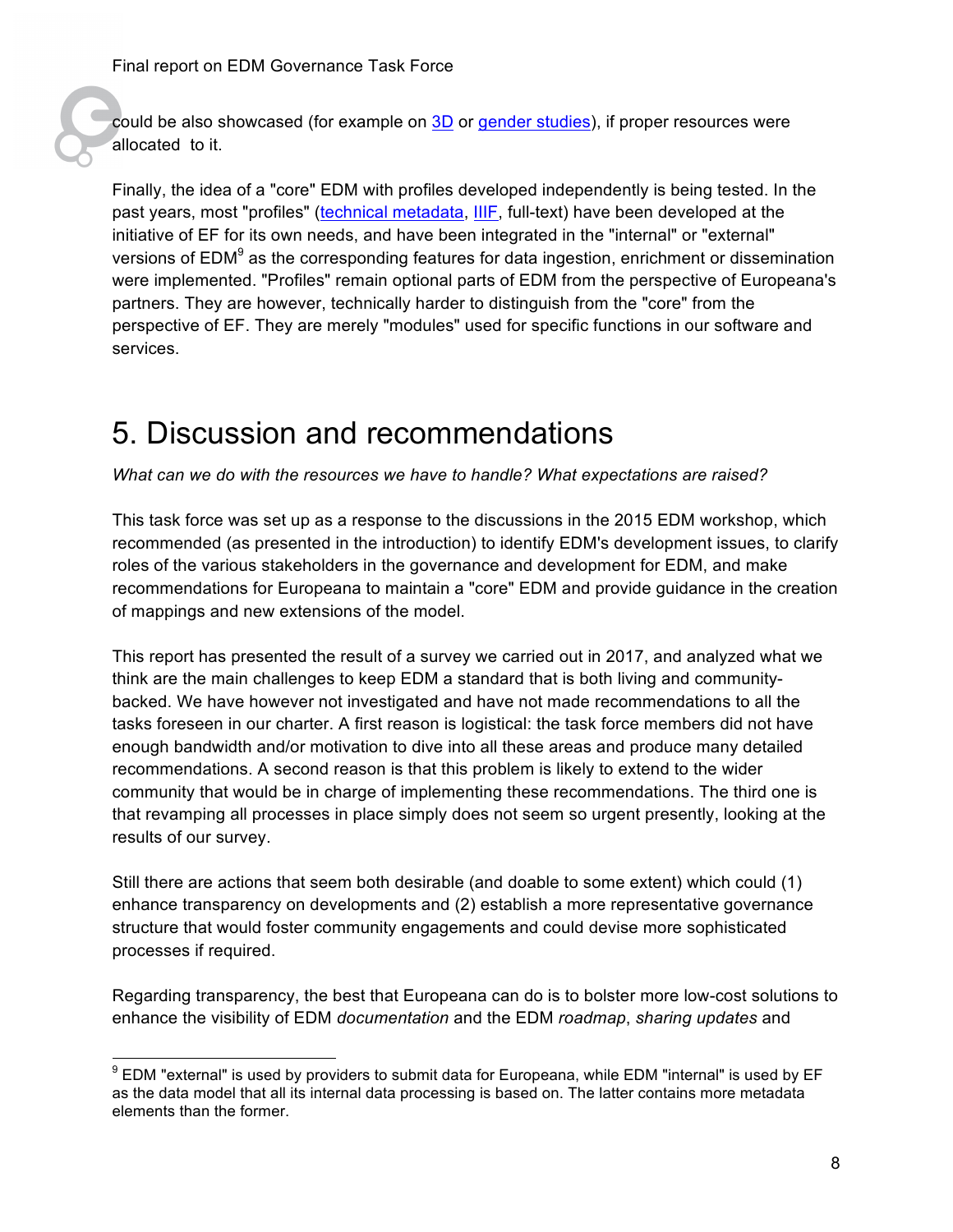providing a clear channel for *feedback* that will raise the profile of EDM as a community tool and product with the hopes of raising engagement and awareness. Management of these channels will be the biggest challenge. While an ideal world would guarantee a community driven forum, this would require input and guidance by Europeana staff.

One issue is that many recent changes do not concern the Europeana Network in the short or medium term, as they only impact Europeana Foundation (EF). In these cases, it is not easy to involve the Network since EF's development cycles sometimes require agile and fast action taking. Yet, in the long term, the Network can ultimately be impacted by these changes<sup>10</sup>. Also, in practical documentation terms, this situation also implies that many recent updates are only available via EF's specification support of choice (living Google Docs) and only older snapshots are available on Europeana Pro, which is not ideal for external stakeholders.

Still related to documentation, better reflecting updates and ensuring stability of references through them is a key aspect. It would be useful to maintain a log of changes between newer EDM versions and older ones besides the one existing in the individual EDM documents; then one can verify at a glance if they need to update their mapping to EDM, for example. That needs to be very lightweight as the resources for working on such reports are limited. Finally, better synchronization between the evolutions of EDM and their visibility on the portal, as well as would bring a great motivation for engaging with such evolutions.

Regarding governance, we have questions about keeping EDM as a community data model – a standard – in such a context. Should Europeana's development cycle be changing the metadata specification in a rapid way without any external review? Does having a data standard and user community mean that systems development cannot be rapid or agile? Good governance should provide high-level answers to these questions and/or an appropriate setting to work on them.

A survey responder suggested that we seek inspiration from the report *Methodology and tools for metadata governance and management for EU Institutions*<sup>11</sup>. This report indeed gives recommendations that could benefit the management issues mentioned above. EF currently meets many of the typical stakeholder needs identified in the report, but some are not met (such as *lifecycle support*, *documentation of management processes*) and we could improve on some others, especially in terms of transparency (for example *unambiguous guidelines*, *continuous* 

 $10$  For example, EF is the only one (with its data re-users) currently needing an EDM profile for full-text newspapers. But as soon as the ingestion of new newspapers would resume, then the model would have an impact on data partners. There has been some consultation, but we have not followed up with all data partners.

<sup>11</sup> Methodology and tools for metadata governance and management for EU Institutions (2015) https://joinup.ec.europa.eu/sites/default/files/methodology\_and\_tools\_for\_metadata\_governance\_and\_ma nagement for eu institutions.pdf

The report makes recommendations with regard to tooling, but we do not emphasize them in this report, as this is less critical for us at this stage. We already have Europeana Pro for releasing documentation, Github for machine-readable specifications and Confluence/Jira for issue tracking. We cannot really afford to change this infrastructure, though we could perhaps rationalize our process, e.g., by using the Confluence/Jira ticket system in a systematic, consistent way, or entirely migrating to Github for making the whole process more visible.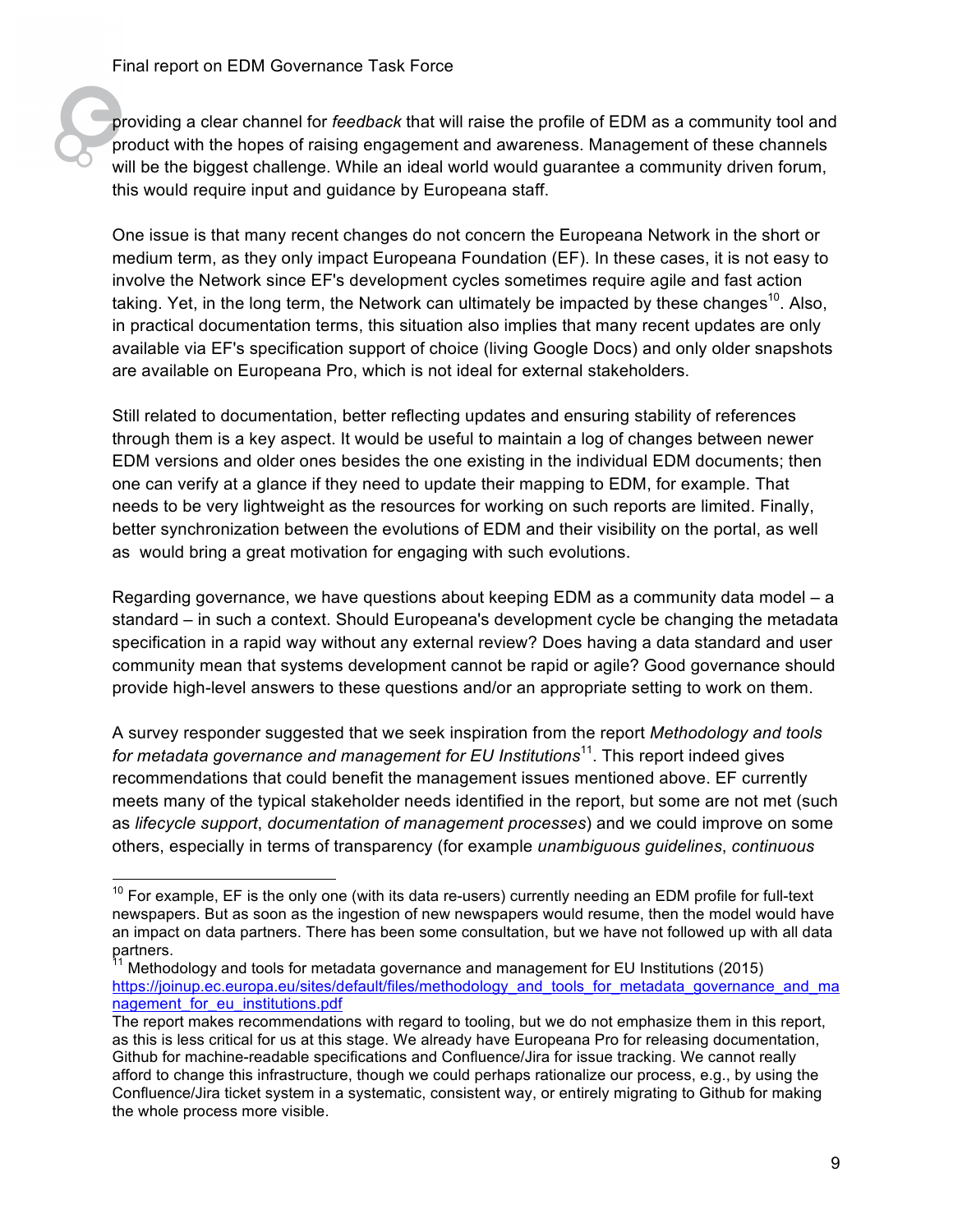*improvement*, *alignment with external bodies*). The same is true for the specifications of processes, where we feel the following aspects could be enhanced: *manage change*, *harmonize data standard*s, *design* (for updates), and *release*.

In several of these processes, there is a role for a governance committee. The report presents stakeholder requests and needs in terms of governance: *organisation*, *decision mechanism*, *enforcement policy*, *process for improvement*. Some of its recommendations no longer apply to EDM (*determine the scope*, *establish enforcement approach*, *establish a licensing framework*) or are less a priority (*set up quality control*). But others can be relevant, especially with regards to setting up a proper governance structure.

The report sketches what a sound governance structure should look like: a *steering committee*, a *governance committee*, an *operational team*. A steering committee may not be needed in the case of EDM; the current steering tasks – which are minimal – could be done by a governance group. On this, the Europeana Management Board could play a role, regarding specific "steering" requests. The role of the operational team is played by  $EF^{12}$ , who are sometimes assisted by external experts. This setting is probably appropriate for now, considering EF's overall responsibility as the main provider of the Europeana Digital Service Infrastructure and the fact that EF is in practice the requester and beneficiary of most of the recent EDM updates.

The role of the Governance Committee is also de facto currently played by EF, often consulting with experts, sometimes with the help of entire task forces or working groups. This is inconvenient, as it means relying on one actor with already limited resources, and creates imbalance in the community and (not unrelated to the two previous issues) generates a lack of transparency that some survey responders have highlighted.

EF or the EuropeanaTech community, which has served as a port of call for major EDM discussions since its beginning, could make a proposal for establishing such a governance committee. The recently created EuropeanaTech steering group<sup>13</sup> could in fact seek to relate to this kind of governance task. The question is whether the Europeana Network Association – especially the EuropeanaTech community – can sustain such effort. The difficulty encountered in motivating and stimulating this current task force does not inspire confidence for setting up an entirely new governance structure that will be active and engaged, even though we expect that the work of the governance committee would be only be to oversee the operational team and provide guidance on specific points upon request.

Furthermore, when setting up a governance group, one should keep in mind that EDM, while a large-scale and widely employed data model, is in a peculiar position when compared to other large-scale data modeling initiatives like MARC. EDM is not a model that institutions use

 $12$  The ownership of EDM updates lies within the EF R&D Team, and most of the work is done by the participants of an 'Operations' cross-team, which coordinates data work within EF. The participants in this cross-team are the R&D and Data Partners Service teams, the Metis Product Owner and the API Product Owner.<br> $13 \text{ km/s}$ 

https://pro.europeana.eu/post/europeanatech-2019-activity-plan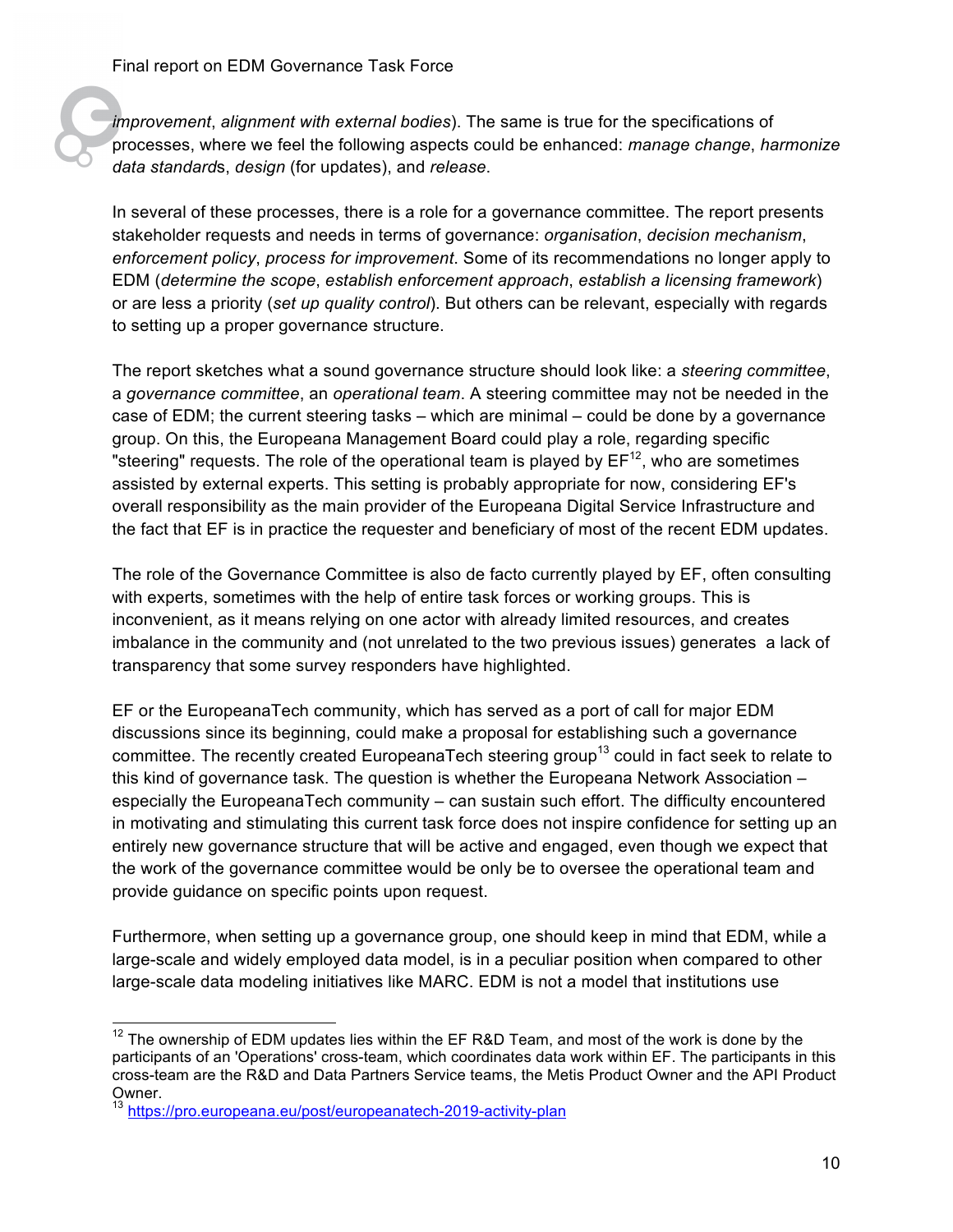"natively" to curate data in their in-house data structures. Its role is to facilitate cross-domain exchange of rich metadata on cultural objects, with its main application being data aggregation for Europeana, other services that exist around Europeana's API, and other institutions that have employed EDM for modeling their data. The buy-in from institutions (data providers) whose data management do not crucially depend on aggregation scenarios is lower than it would be if EDM were their core model. Thus EDM cannot and should not expect a large swell of community activity. Finally, the context where different EDM-based services and process have to interface is a very fluid one, therefore a governance body would have to reassess quite often the answers to give to questions like "what is the goal of this data model?" and "who is it for?".

Our last recommendation is to address the community at large, including potential funders interested in the long-term maintenance of the semantic specifications on which the health of the data ecosystem as a whole depends. Many of the challenges in staff resourcing and community engagement are shared by organizations like W3C and DCMI and by standardsmaintaining departments at government agencies and libraries everywhere. We need to take a systemic look at longer-term strategies for maintaining semantic infrastructure – one that improves cooperation among maintainers and plans for unforeseeable but inevitable disruptions in institutional continuity (restructuring and political priorities) and human resources (retirements and budget cuts). This report could form the basis of a shorter, more explanatory status quo report<sup>14</sup> for a general audience (i.e., not for insiders in the EuropeanaTech community) about EDM, its mappings, profiles, and extensions, and the minimal requirements for their maintenance. This would be a useful basis for looking beyond current funding and institutional arrangements towards future solutions.

# Appendix 1: Progress update around EDM

The work on EDM between 2015 (EDM Workshop, publication of the EDM whitepaper) and 2017 has been reported in an EDM development report<sup>15</sup>. This section represents the status quo since 2017, from the perspective of the priorities laid in the whitepaper and workshop discussions.

### A. Ongoing developments on EDM itself

#### **1. Europeana's Entity Collection**

Since 2017, Europeana has worked on developing even more features based on richer metadata, especially on the building and exploitation (for search and browsing on Europeana Collections and thematic channels) of the Entity Collection, Europeana's own knowledge graph. The knowledge graph's contribution is two-fold; one part contributes to the envisioned 'semantic

<sup>&</sup>lt;sup>14</sup> Task Force member Tom Baker (Dublin Core Metadata Initiative) is interested in helping with such a future paper.

<sup>15</sup> MS6.7 EDM development report, Europeana DSI-2, 2017 https://pro.europeana.eu/files/Europeana\_Professional/Projects/Project\_list/Europeana\_DSI-2/Milestones/ms6.7-edm-development-report-.pdf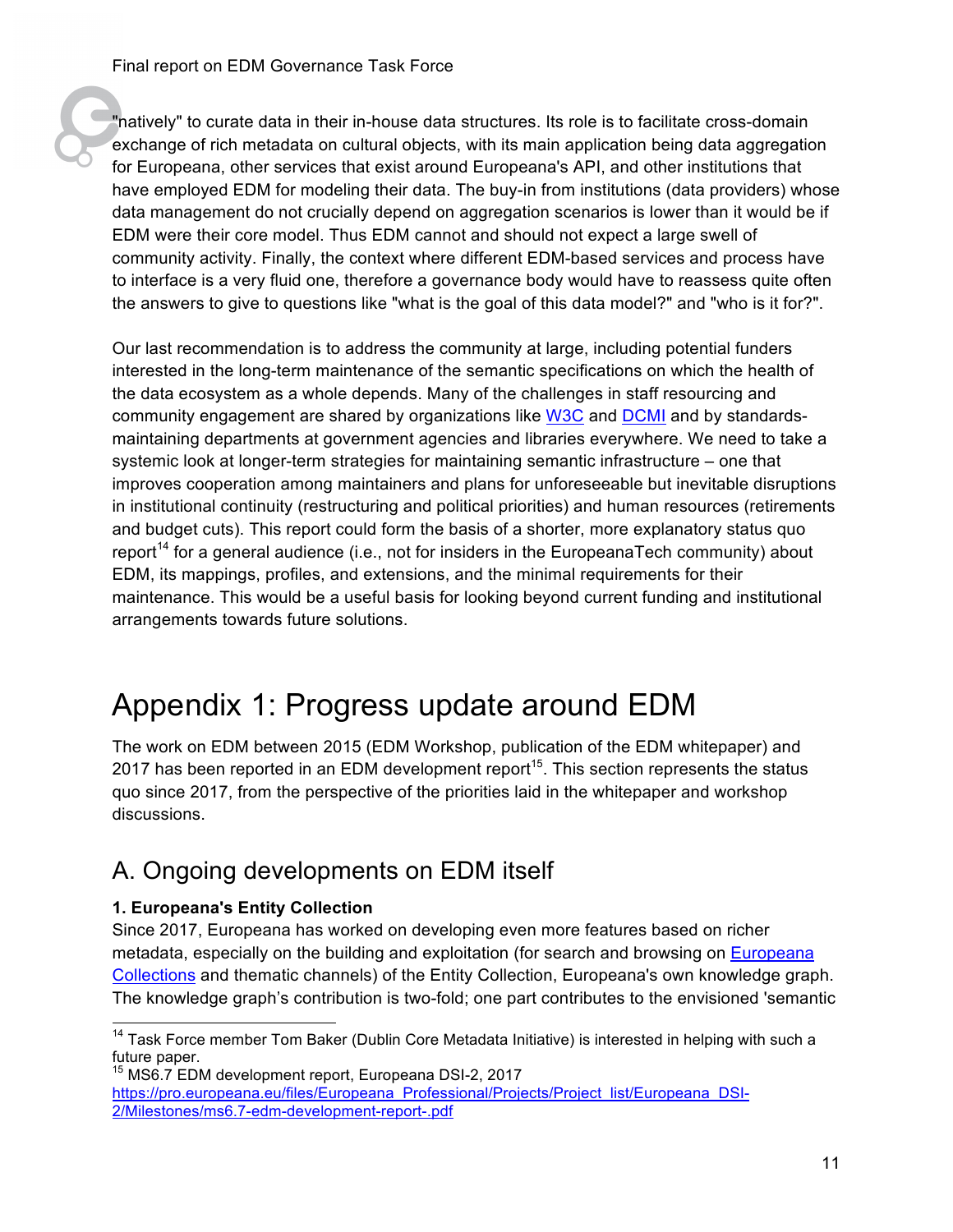layer' while the other part consists of the contextual entities (vocabularies) contributed by Europeana partners.

Work on creating and exploiting annotation tools also continues, especially in the context of the 'Generic Services' projects that seek to enhance the participatory element of Europeana. The main points of developments for EDM in the last two years have sought to support the above mentioned work.

EDM work related to the development of the Entity Collection includes:

- Representing organisations, which has continued, aligning to the requirements of the new aggregation landscape and following up with internal suggestions from Data Partners Service and Collections teams. In this context the organisation representation is viewed as important along the other contextual entities (place, time, person and concept);
- Representation of groupings for browsing across concepts in thematic collections a.k.a vocabularies or concept schemes, for the Entity Collection;
- Schema.org mappings where the mappings, useful for Search Engine Optimisation (SEO) had been created 3 years ago have been subject to some minor updates and work has been extended by creating mappings that are applicable to making visible our Entity Collection to search engines (via the Entity pages).

#### **2. Annotations**

As mentioned in the MS 6.7 report, more data modeling research was required on the Annotation  $AP1^{16}$  and for the annotation clients that will be plugged onto it. A task force is currently looking at fostering interoperability across the applications and projects in the Europeana context that produce, publish and/or consume annotations and user sets, by maturing the specifications<sup>17</sup> that are required. As the name indicates, this task force will also seek to address the issue of sharing data on user generated sets, and re-use previous work on the EDM collections profile.

#### **3. Implementation of Full-text with EDM**

The existing proposal to refer to full-text content from EDM records has been thoroughly revised and implemented as part of the release of Europeana newspapers. It needs to be finalized and published.

#### **4. Other areas**

Other completed work on EDM includes:

- Work that had started in 2017 on finer representation of rights (expiration dates, links to "other" legal restrictions) have been tested and implemented in the context of rightsstatements.org adoption.
- Minor update for technical metadata (used internally at Europeana).

<sup>&</sup>lt;sup>16</sup> https://pro.europeana.eu/resources/apis/annotations<br><sup>17</sup> EuropeanaTech Task Force on Interoperability of annotations and user sets https://pro.europeana.eu/project/interoperability-of-annotations-and-user-sets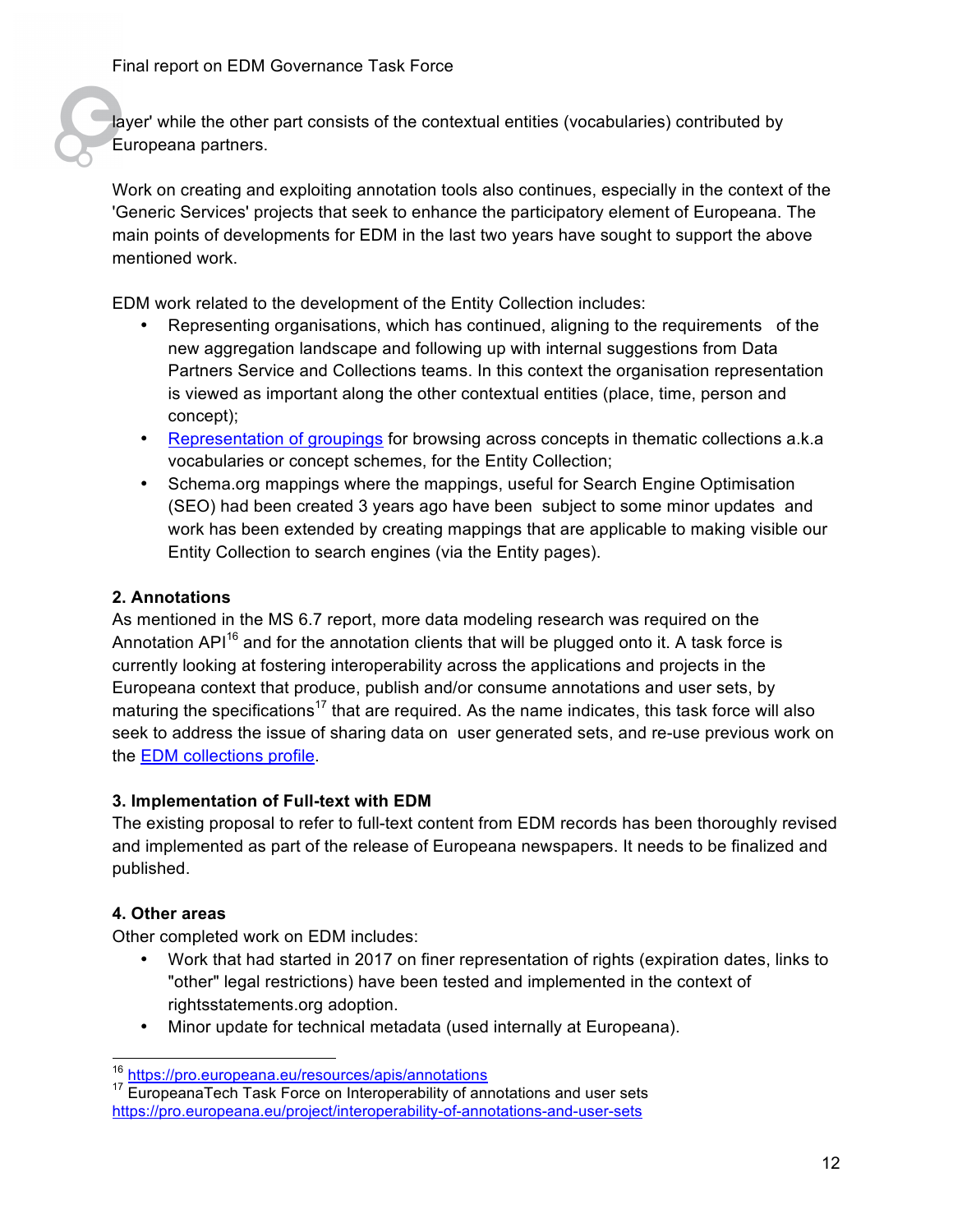Items started recently:

- Extensions for 3D, depending on recommendations of the recently launched task force on 3D content<sup>18</sup>.
- Administration data, related to developments of the Entity Collection and Metis developments
- Quality data: the Data Quality Committee's work on improving data quality, resulted in the update on the Europeana Publishing Framework version 2. The work started summer 2018, recommendations were defined and completed early 2019. Computation of metadata quality measures (tiers) will have to be shared via our API.

Lastly, a long-running, not completed action is the implementation of events in EDM. The Data Quality Committee has made progress identifying what kind of event data could be made available via Europeana, but we are still short of an implementation case – and the resources that would go with it.

### B. EDM as used by others

#### **1. Use of EDM as a model by other aggregators to build data systems and processes**

Deutsche Digitale Bibliothek and Digital Public Library of America have each built their own data models using EDM as a foundation. They have each added fields and extensions to it to suit their own specific needs. This reflects the value EDM brings to the community. Other similar examples were collected in the report of the aforementioned 2014 task force on EDM mappings, refinements and extensions.

#### **2. Use of EDM for data exchange - mappings**

Five years ago, the EuropeanaTech task force report on EDM mappings, refinements and extensions inventoried mappings to EDM, as well as refinements and extensions done by institutions and projects in the Europeana community<sup>19</sup>. It is useful for governance, engagement and support for metadata experts<sup>20</sup> that extensions/refinements be shared with appropriate documentation and that examples of implementation and data patterns be provided (to see how they adjust EDM to their needs/constraints).

The task force tried to answer the need for a central reference that would bring such resources in a single overview, and offered concrete guidelines in terms of documentation and best

<sup>&</sup>lt;sup>18</sup> EuropeanaTech Task Force on 3D Content in Europeana https://pro.europeana.eu/project/3d-contentin-europeana

https://pro.europeana.eu/files/Europeana\_Professional/EuropeanaTech/EuropeanaTech\_taskforces/Map ping\_Refinement\_Extension/EDM%20%20Mapping%20refinement%20extension%20Report.pdf <sup>20</sup> It was reflected in the 2015 workshop that "mappings should be handled by metadata experts, with a

focus on the quality and value of the services provided on top of the data being exchanged."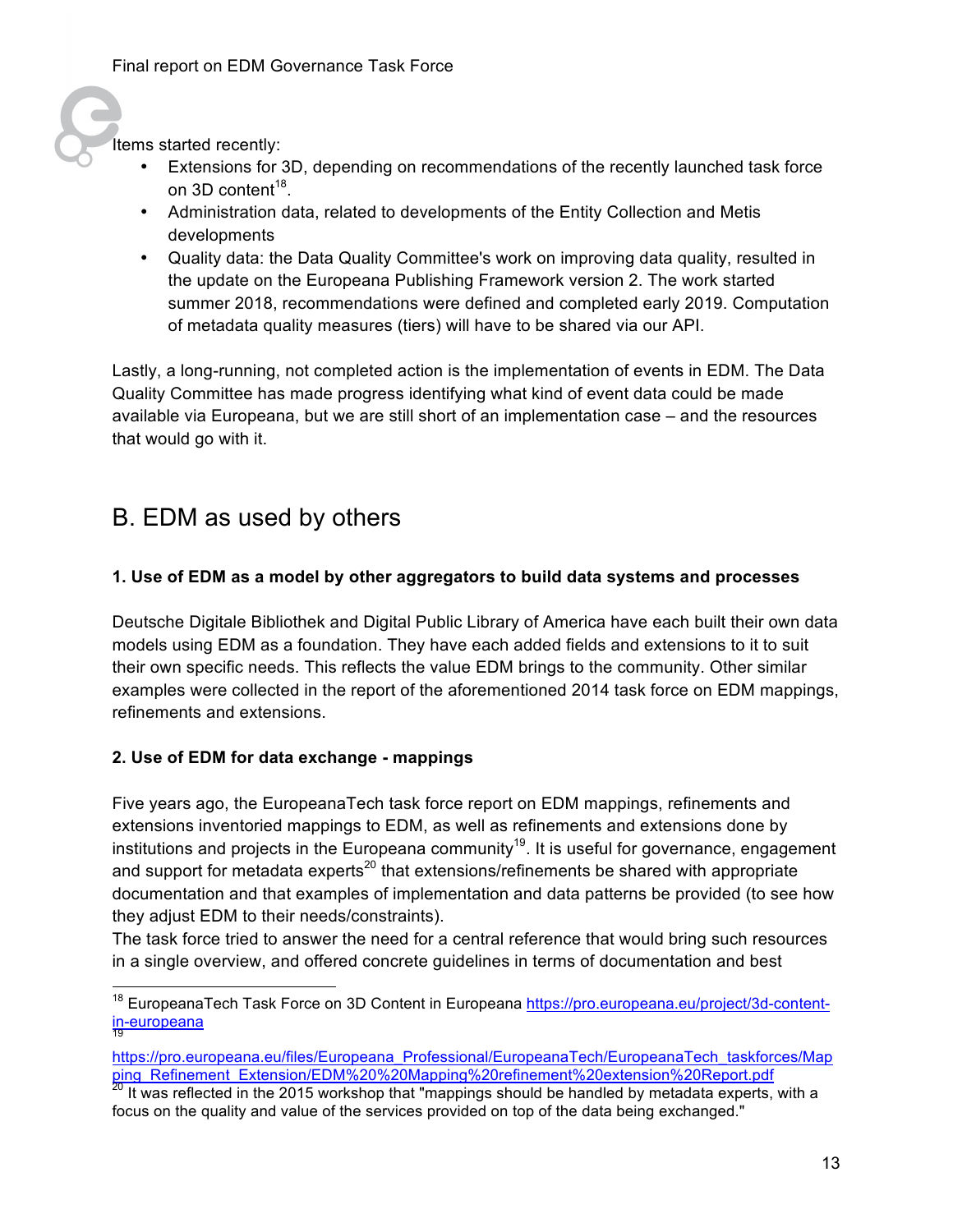practices. Since then Europeana partners have continued to build new mappings to EDM or refine existing ones. But there has been no resource to continue the effort of this task force. At the moment, we do not have an good overview on how this happens on the provider side, as this can range from very experienced to un-experienced, which does not contribute to the quality of the provided EDM.

In the longer run, the task force also suggested that Europeana could also support extensions defined by data providers, allowing general metadata (required by Europeana) and specialised metadata (managed by partners) to coexist within a same system. No further reflection has happened around this idea.

#### **3. Use of EDM by consumers of Europeana data**

In recent years Europeana has continued to provide EDM data via its API to third parties, to build apps or in hackathons. This effort is recognized by the community and one example is the Award that Europeana received for the BEST API at the API World 2017 conference<sup>21</sup>. As part of this, it is worth mentioning the comprehensive documentation of the Europeana  $API^{22}$ .

### C. EDM dissemination and communication

It is still very important to Europeana to keep the community up-to-date with the development of EDM.

Europeana maintains the EDM schema in a transparent way: it is accessible at any time in its most recent version on Github<sup>23</sup> and any updates to the model, once validated, are systematically documented and made public on the Europeana Professional website.

On a less technical level, the need for refreshing the concepts of EDM has been raised by several providers and Europeana is currently focusing on providing a better understanding of the concepts in training meetings at events such as the Aggregator Forum and National Workshops $^{24}$ .

We also participate in academic and practitioners' conferences, often having an active role, presenting and/or participating in their organisation or review committees: LODLAM, TPDL, DC, SWIB, ESWC, etc. This ensures that we can feed our community's work with the freshest R&D results. It also provides a great opportunity to disseminate innovations and share the

<sup>&</sup>lt;sup>21</sup> https://pro.europeana.eu/post/europeana-rest-api-wins-a-2017-api-award<br><sup>22</sup> https://pro.europeana.eu/resources/apis/intro

<sup>&</sup>lt;sup>23</sup> The latest schema files are available on https://github.com/europeana/corelib/tree/master/corelib-edmdefinitions/src/main/resources/eu, which is referred from the main EDM documentation page: http://pro.europeana.eu/edm-documentation<br><sup>24</sup> The Aggregator Ferum quant is arganisati

<sup>24</sup> The Aggregator Forum event is organised twice a year by Europeana in collaboration with other aggregators, while National Workshops are organised on demand, and run by a National Aggregator in a specific country where EF also contributes according to the need in that country.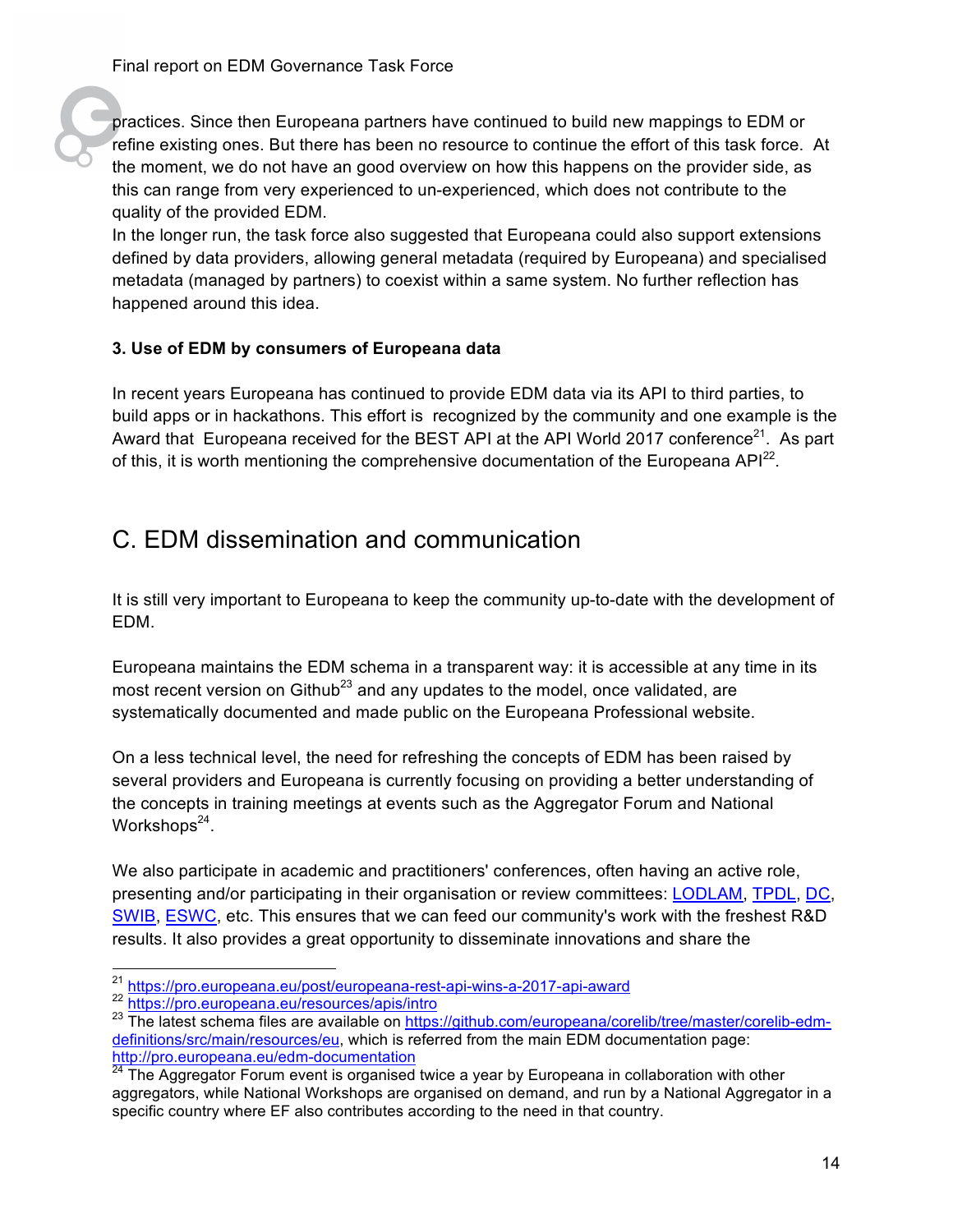

requirements from the Europeana Network within the wider community of researchers and practitioners. We also engage in collaborative, international prospective workshops, like those organized by the Mellon foundation, the LD4L project, or NISO. As noted in the "challenges" section, however, this creates a tension when it becomes hard to trickle down 'external' discussions on data modeling into the more 'internal' circles of the Europeana Network.

Finally, targeting a wider audience, we have continued to support the use of EDM in learning contexts<sup>25</sup> by providing our own online course on  $EDM^{26}$ .

## Appendix 2: Survey results

*NB: this appendix does not include the results of the first two survey questions, which asked for names and institute of responders.*

<sup>&</sup>lt;sup>25</sup> https://pro.europeana.eu/page/learningcontext-edm

<sup>26</sup> https://pro.europeana.eu/page/edm-mooc-introduction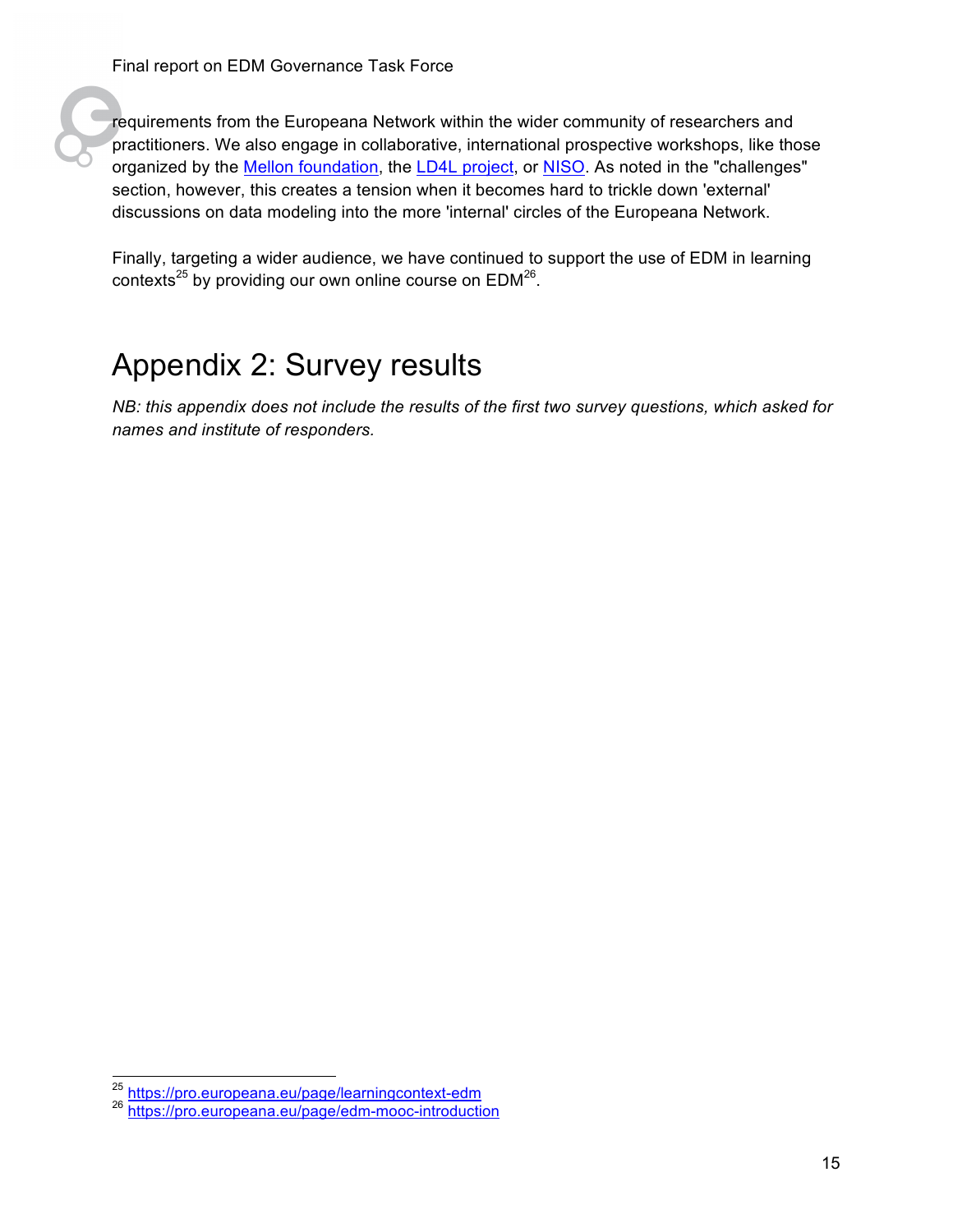## Q3 Role

Answered: 30 Skipped: 1

| #              | <b>RESPONSES</b>                                                   | <b>DATE</b>        |
|----------------|--------------------------------------------------------------------|--------------------|
| 1              | <b>Collection Metadata Analyst</b>                                 | 7/6/2018 5:25 PM   |
| 2              | Head of Digital Library Services                                   | 7/6/2018 2:38 PM   |
| 3              | Project Manager                                                    | 7/6/2018 7:28 AM   |
| $\overline{4}$ | Audio archives manager                                             | 7/5/2018 4:11 PM   |
| 5              | Director for Technology, Development, and Service                  | 7/5/2018 1:40 PM   |
| 6              | data preservation and european infrastructure specialist           | 7/5/2018 9:11 AM   |
| 7              | Professor                                                          | 7/4/2018 7:22 PM   |
| 8              | Research Associate                                                 | 7/4/2018 5:43 PM   |
| 9              | Lead architect Archaeology/Historical Landscapes                   | 7/4/2018 4:36 PM   |
| 10             | Teacher                                                            | 7/4/2018 4:28 PM   |
| 11             | Research and Teaching Assistant in Information Science             | 7/3/2018 9:45 AM   |
| 12             | Research heritage data                                             | 6/25/2018 11:42 AM |
| 13             | ex Director of Development                                         | 6/22/2018 7:39 PM  |
| 14             | Data Coordinator                                                   | 6/22/2018 3:44 PM  |
| 15             | Head of Culture and Digitization                                   | 6/22/2018 11:41 AM |
| 16             | Head of Unit, Business Owner Swedish Open Cultural Heritage (SOCH) | 6/22/2018 9:53 AM  |
| 17             | Researcher                                                         | 6/21/2018 7:07 PM  |
| 18             | director                                                           | 6/20/2018 12:23 PM |
| 19             | ceo                                                                | 6/19/2018 9:59 PM  |
| 20             | Laboratory Teaching Staff                                          | 6/19/2018 1:23 PM  |
| 21             | Head of Research project in SSH                                    | 6/19/2018 8:50 AM  |
| 22             | Project                                                            | 6/17/2018 3:18 PM  |
| 23             | Teacher                                                            | 6/15/2018 11:11 PM |
| 24             | Chargé de mission                                                  | 6/15/2018 4:55 PM  |
| 25             | Researcher                                                         | 6/15/2018 4:02 PM  |
| 26             | Digital coordinator                                                | 6/15/2018 3:09 PM  |
| 27             | general director                                                   | 6/15/2018 3:08 PM  |
| 28             | Head of the service of rare books                                  | 6/15/2018 2:42 PM  |
| 29             | Aggregator                                                         | 6/15/2018 2:34 PM  |
| 30             | Finance and IT manager                                             | 6/15/2018 2:18 PM  |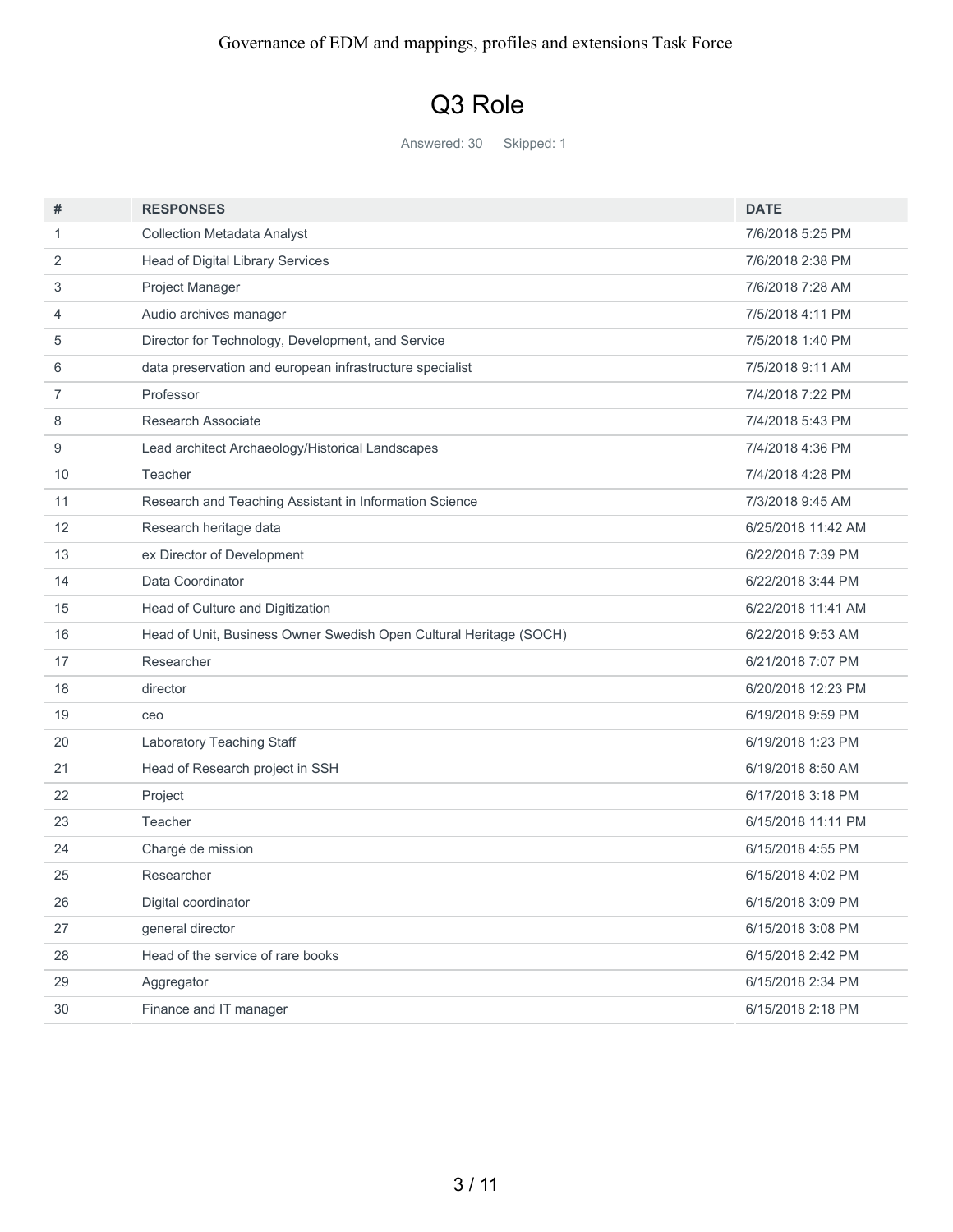### Q4 Did you consider using EDM but chose not to?



| <b>ANSWER CHOICES</b> | <b>RESPONSES</b> |     |
|-----------------------|------------------|-----|
| Yes                   | 20.00%           | - 6 |
| <b>No</b>             | 80.00%           | 24  |
| <b>TOTAL</b>          |                  | 30  |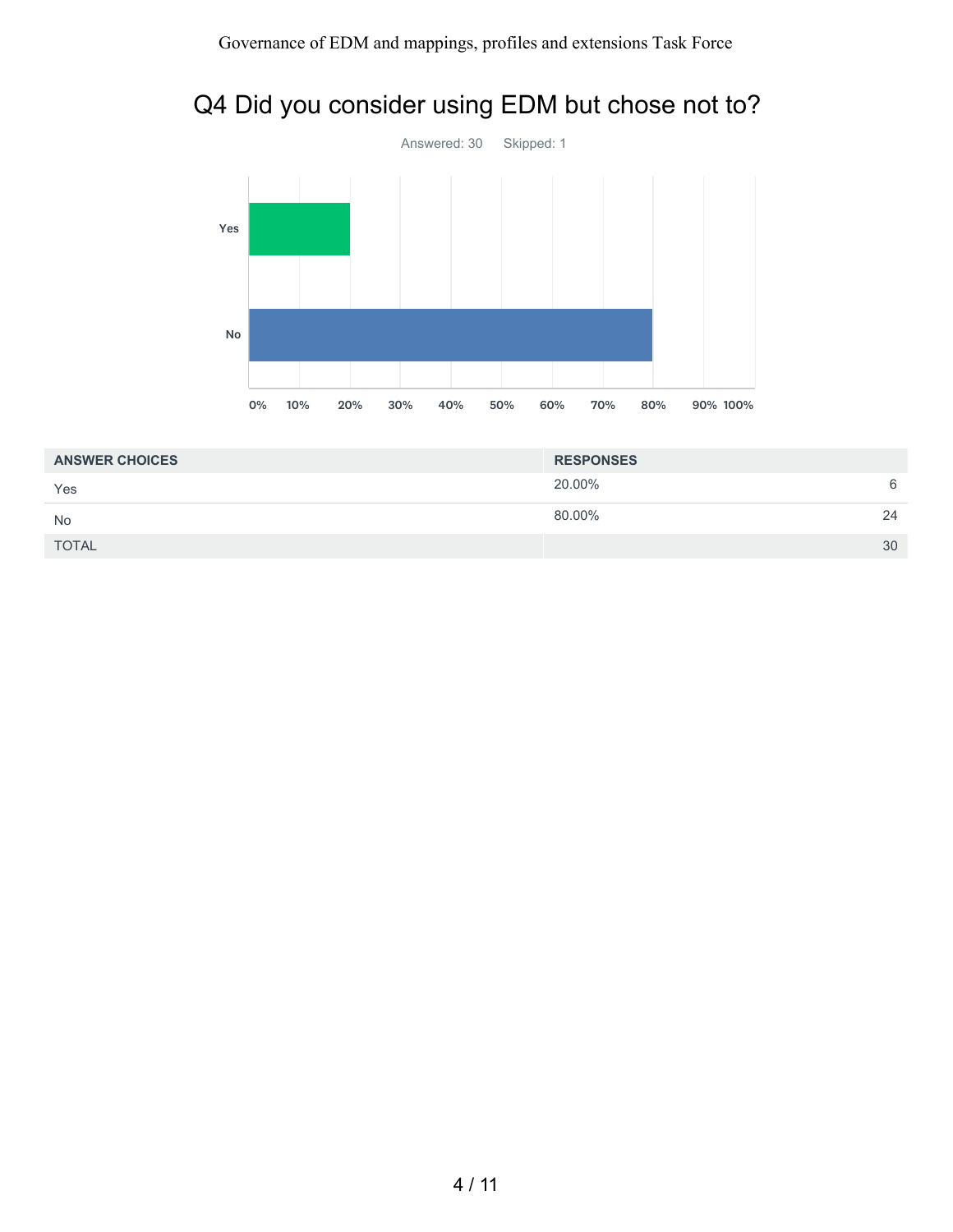

|  | Q5 Are you a (select all that apply) |
|--|--------------------------------------|
|--|--------------------------------------|

| <b>ANSWER CHOICES</b>        |                                                                   | <b>RESPONSES</b>   |   |
|------------------------------|-------------------------------------------------------------------|--------------------|---|
| Europeana data provider      |                                                                   | 37.50%             | 9 |
|                              | Europeana data aggregator                                         | 37.50%             | 9 |
| developer                    |                                                                   | 12.50%             | 3 |
|                              | data manager from outside of the Europeana data partners network? | 4.17%              | 1 |
| Other (please specify)       |                                                                   | 29.17%             | 7 |
| <b>Total Respondents: 24</b> |                                                                   |                    |   |
|                              |                                                                   |                    |   |
| #                            | <b>OTHER (PLEASE SPECIFY)</b>                                     | <b>DATE</b>        |   |
|                              | Professor on Conceptual Models                                    | 7/4/2018 7:24 PM   |   |
| 2                            | Teacher                                                           | 7/4/2018 4:29 PM   |   |
| 3                            | Information Specialist that gives courses to future librarians    | 7/3/2018 9:47 AM   |   |
| 4                            | advisor                                                           | 6/22/2018 11:48 AM |   |
| 5                            | Member                                                            | 6/15/2018 11:15 PM |   |
| 6                            | general director museum                                           | 6/15/2018 3:09 PM  |   |

7 contributor to a eureopana data aggregator 6/15/2018 2:22 PM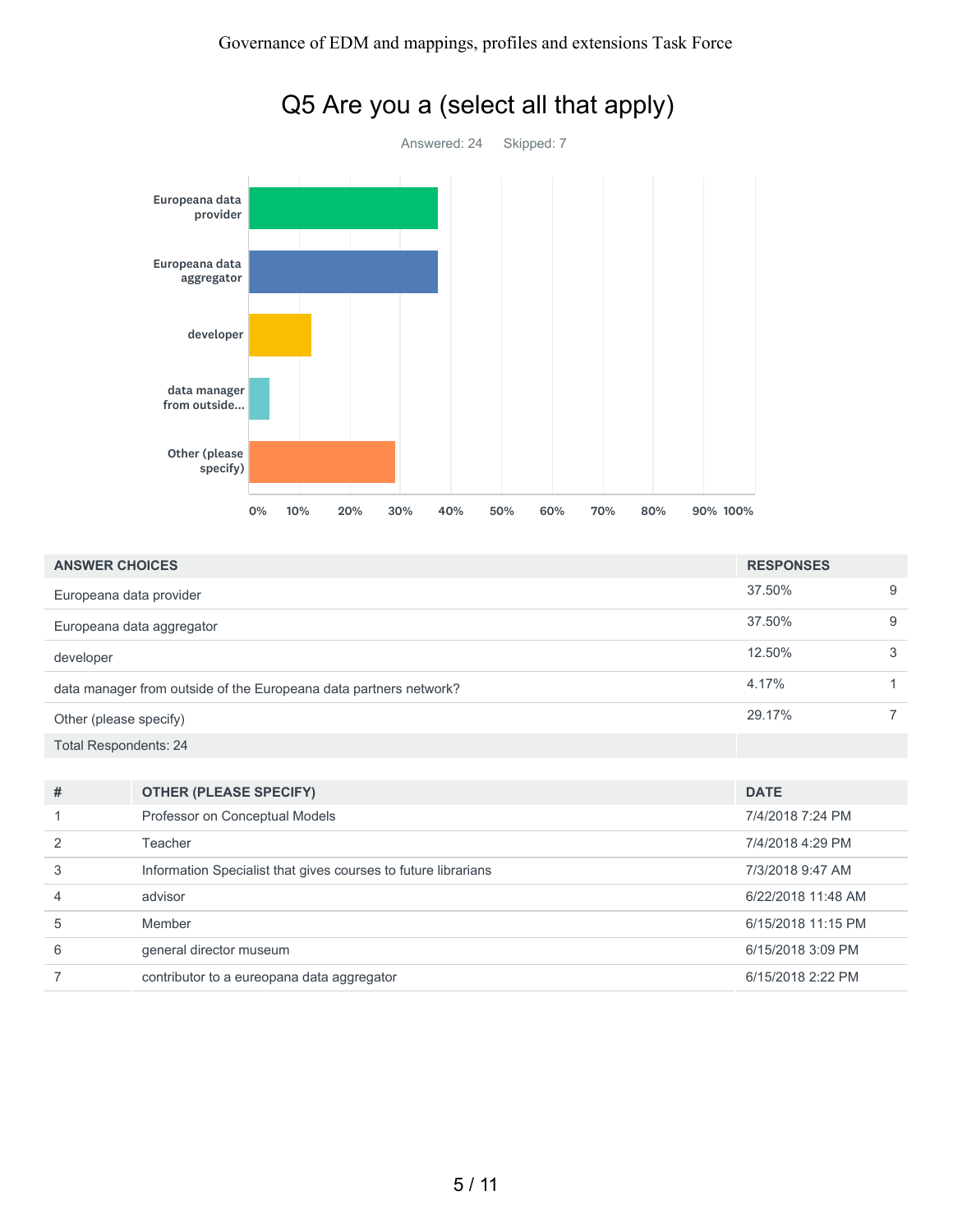

| <b>ANSWER CHOICES</b>                                                                                | <b>RESPONSES</b> |    |
|------------------------------------------------------------------------------------------------------|------------------|----|
| Providing data in EDM format                                                                         | 62.50%           | 15 |
| Mapping data to EDM                                                                                  | 62.50%           | 15 |
| Developing an extension to EDM                                                                       | 25.00%           | 6  |
| Suggesting a modification to the core schema (e.g. change in an attribute or property of an element) | 16.67%           | 4  |
| Commenting on the EDM documentation (e.g. the documentation or scope notes for an element)           | 33.33%           | 8  |
| Other, please elaborate                                                                              | 25.00%           | 6  |
| <b>Total Respondents: 24</b>                                                                         |                  |    |

| #              | <b>OTHER, PLEASE ELABORATE</b>                                                                  | <b>DATE</b>        |
|----------------|-------------------------------------------------------------------------------------------------|--------------------|
|                | Mapping LIDO to EDM                                                                             | 7/6/2018 7:30 AM   |
| $\mathcal{P}$  | Professor on Conceptual Models                                                                  | 7/4/2018 7:24 PM   |
|                | None                                                                                            | 7/4/2018 4:29 PM   |
| $\overline{4}$ | disseminate information about EDM and gather implementations                                    | 6/22/2018 11:48 AM |
| 5              | Developing an EDM-based application data model for a data aggregation platform (withculture.eu) | 6/15/2018 4:31 PM  |
| 6              | not                                                                                             | 6/15/2018 3:09 PM  |

#### 6 / 11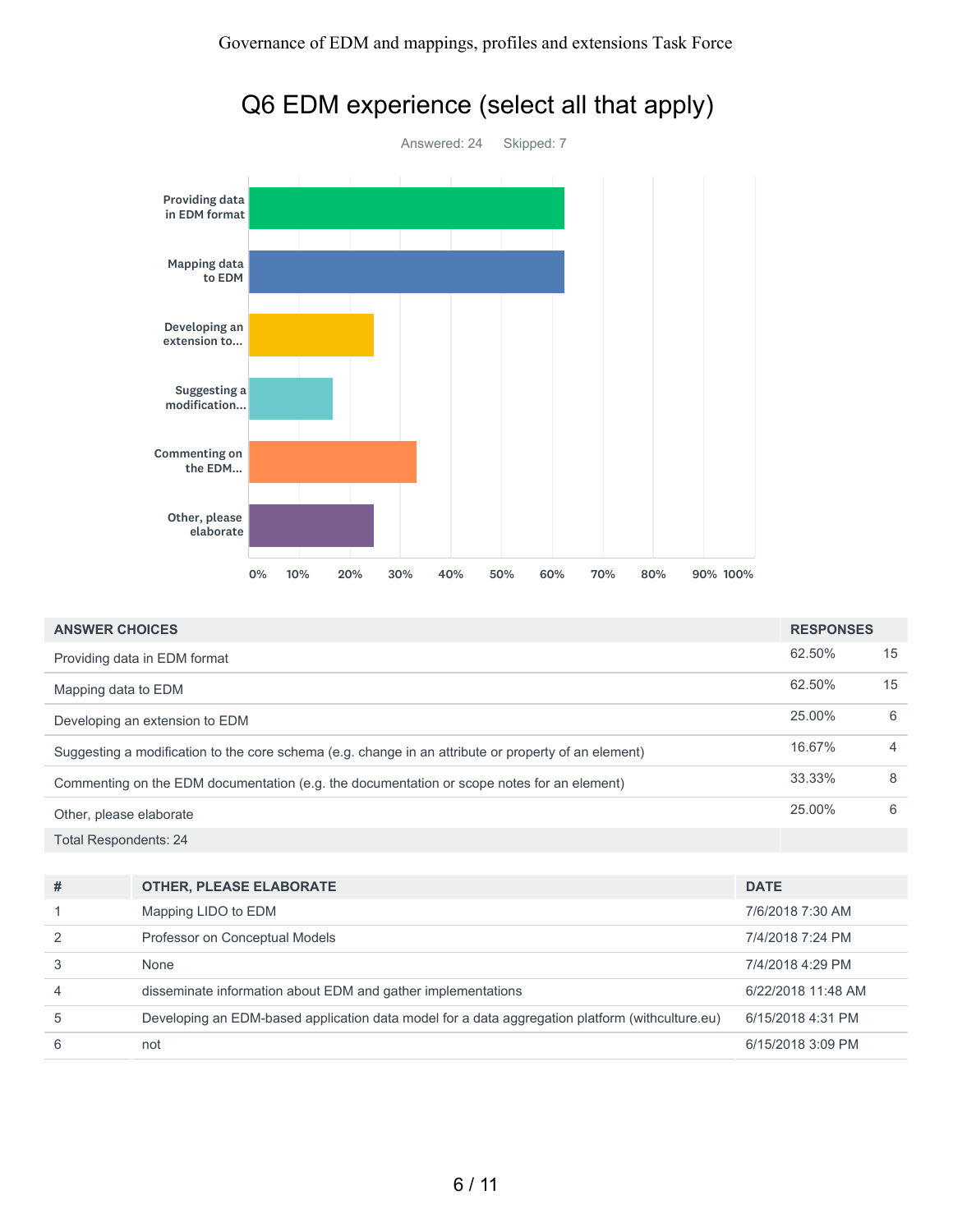

| <b>ANSWER CHOICES</b>                                                                         | <b>RESPONSES</b> |    |
|-----------------------------------------------------------------------------------------------|------------------|----|
| Feel that you know how developments (modifications, updates, extensions) to EDM are managed?  | 23.81%           | 5  |
| Feel that you know who to contact to suggest modifications or changes to EDM?                 | 57.14%           | 12 |
| Feel well informed about developments to EDM?                                                 | 33.33%           |    |
| Feel that you are able easily to find documentation and related information connected to EDM? | 95.24%           | 20 |
| <b>Total Respondents: 21</b>                                                                  |                  |    |

## Q7 In your experience do you...(select all that apply)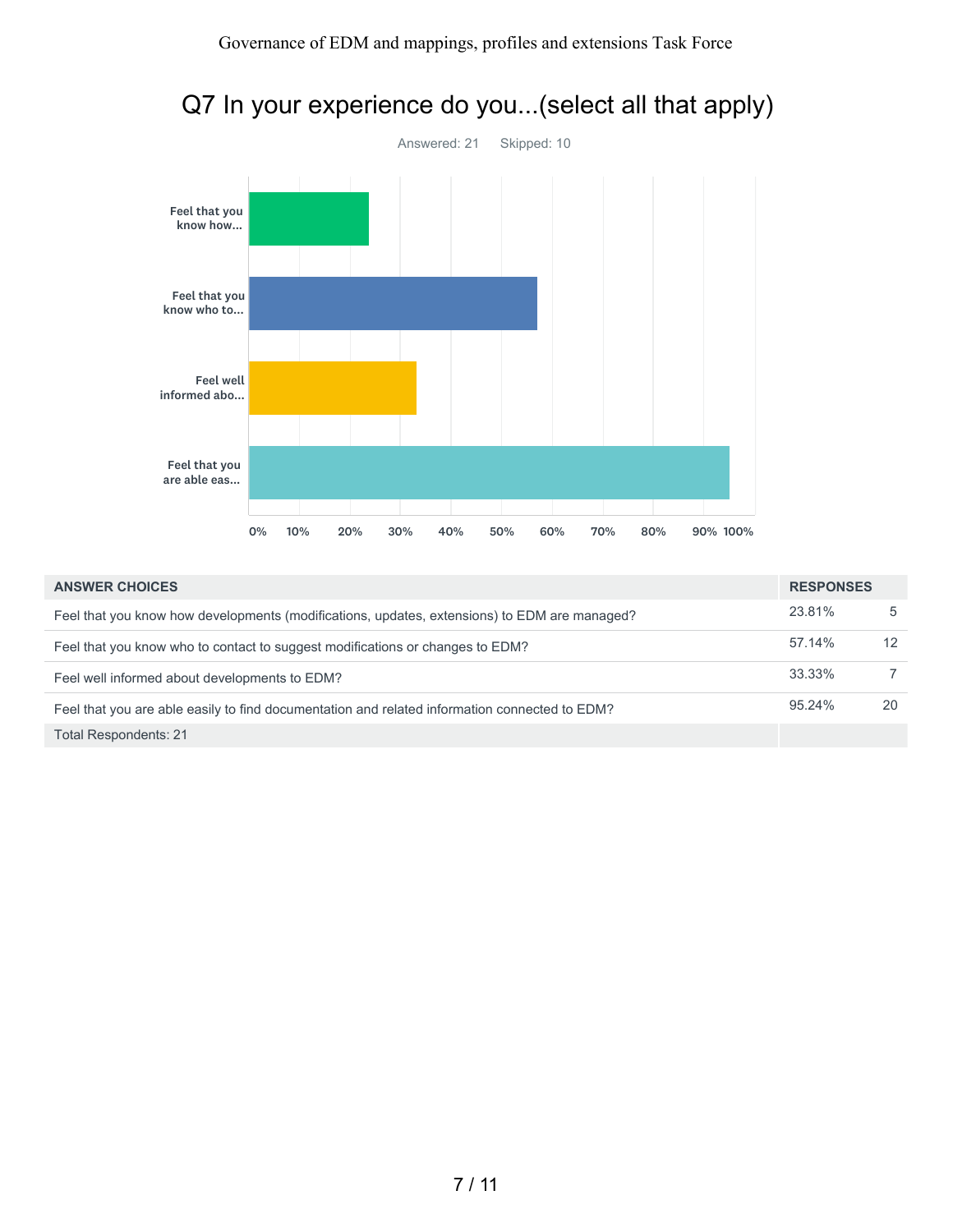### Q8 Is there anything that you would like to change about how EDM is managed?

Answered: 11 Skipped: 20

| #  | <b>RESPONSES</b>                                                                                                                                                                                                                                                                                                                                                                     | <b>DATE</b>        |
|----|--------------------------------------------------------------------------------------------------------------------------------------------------------------------------------------------------------------------------------------------------------------------------------------------------------------------------------------------------------------------------------------|--------------------|
| 1  | What about meetings of EDM users, e.g. as a side event of EuropeanaTech?                                                                                                                                                                                                                                                                                                             | 7/6/2018 2:43 PM   |
| 2  | Perhaps it would be a good idea to install a steering group / committee (like for other formats as<br>DC, MARC) in which ideas / concepts for changes are developed and discussed and where formal<br>decisions on the EDM development are made. The group should consist of members from EF and<br>other stakeholders like aggregators.                                             | 7/5/2018 1:51 PM   |
| 3  | <b>No</b>                                                                                                                                                                                                                                                                                                                                                                            | 7/4/2018 4:29 PM   |
| 4  | Not sure                                                                                                                                                                                                                                                                                                                                                                             | 6/22/2018 7:42 PM  |
| 5  | Management could be more open and transparant in exchange of more responsability and<br>involvement of the community                                                                                                                                                                                                                                                                 | 6/22/2018 11:48 AM |
| 6  | - Try to include representatives from the companies and OSS-communities that develop systems<br>for the GLAM-sector (as a way to make them aware of Europeana and perhaps even support<br>EDM-export/import out of the box)                                                                                                                                                          | 6/22/2018 10:15 AM |
| 7  | no                                                                                                                                                                                                                                                                                                                                                                                   | 6/20/2018 12:25 PM |
| 8  | - an identified point of contact to make requests for modifications etc - implementation of a tracking<br>system to log requests for changes, responses and action taken - updates on the developments to<br>EDM via Europeana Tech (they have been subsumed in general communications from Europeana<br>covering a range of topics, typically placed at the bottom of long emails). | 6/17/2018 3:24 PM  |
| 9  | <b>No</b>                                                                                                                                                                                                                                                                                                                                                                            | 6/15/2018 11:15 PM |
| 10 | A more living (live? lively?) process for its specification (e.g based on<br>https://www.w3.org/2018/Process-20180201/ scaled down to the network's needs)                                                                                                                                                                                                                           | 6/15/2018 4:31 PM  |
| 11 | <b>No</b>                                                                                                                                                                                                                                                                                                                                                                            | 6/15/2018 2:22 PM  |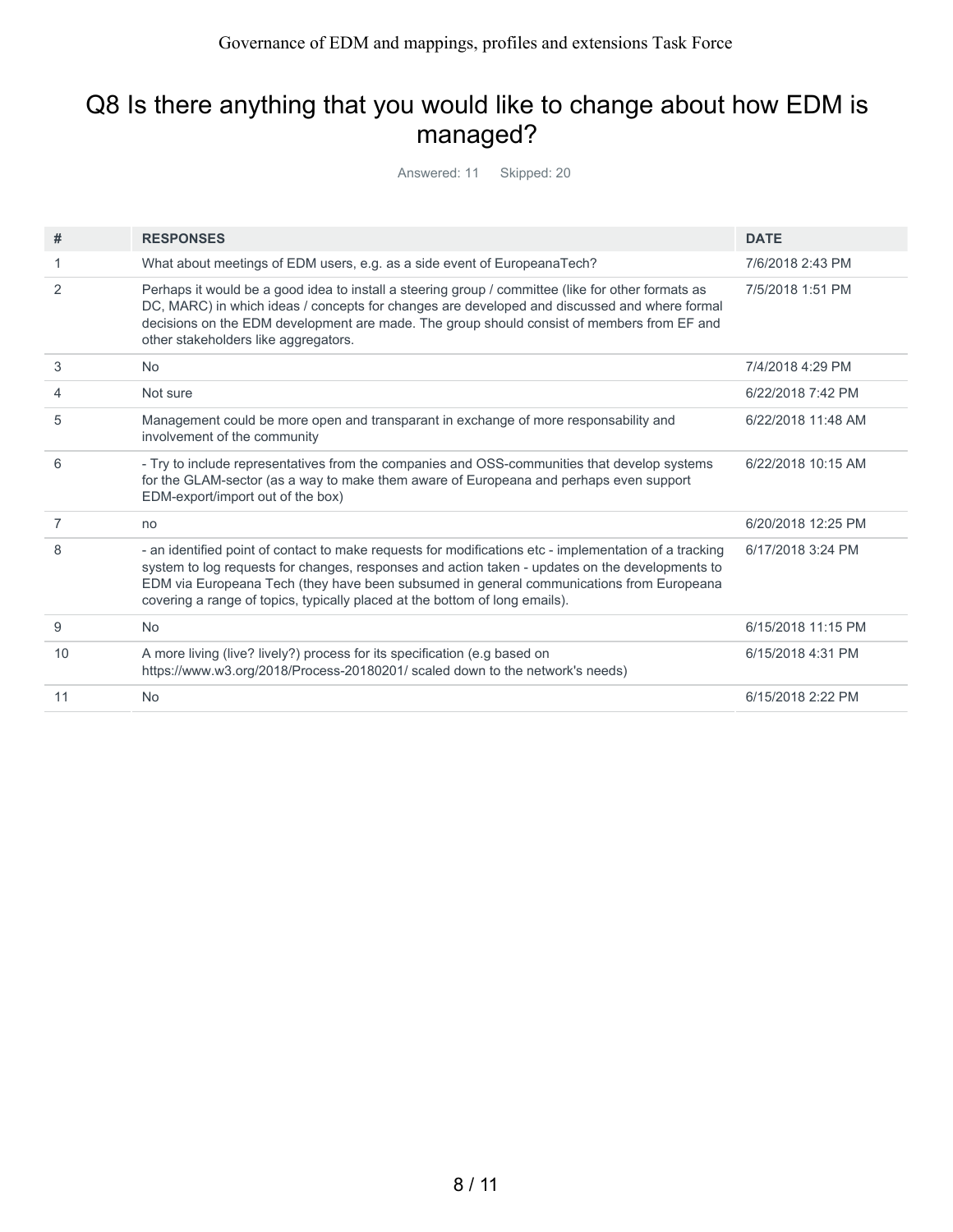### Q9 How can Europeana Foundation better involve the Europeana Network in the development of the Europeana Data Model?

Answered: 14 Skipped: 17

| #              | <b>RESPONSES</b>                                                                                                                                                                                                                                                                                                                    | <b>DATE</b>        |
|----------------|-------------------------------------------------------------------------------------------------------------------------------------------------------------------------------------------------------------------------------------------------------------------------------------------------------------------------------------|--------------------|
| 1              | See above.                                                                                                                                                                                                                                                                                                                          | 7/6/2018 2:43 PM   |
| 2              | the Network could (apart from institutional members) send one or two members to a steering<br>group to be (see 8).                                                                                                                                                                                                                  | 7/5/2018 1:51 PM   |
| 3              | <b>No</b>                                                                                                                                                                                                                                                                                                                           | 7/4/2018 4:29 PM   |
| 4              | Contribute mapping examples, share best-practice and support each other (via forum/mailing list)                                                                                                                                                                                                                                    | 6/22/2018 7:42 PM  |
| 5              | The network is this first step towards what I answered in the previous question. For the question<br>on how to do that EF might look at examples like W3C, Forum Standaardisatie en Edustandaard.                                                                                                                                   | 6/22/2018 11:48 AM |
| 6              | - Make the Data Quality TF permanent. Important: It needs to be clear that it's data quality for<br>discovery and not degenerate into CIDOC-CRM style completionism and metaphysics. - Consider<br>a EDM Slack channel for simple dialogue and Q&A? Not only between Europeana partner and EF<br>but between members of the Network | 6/22/2018 10:15 AM |
| $\overline{7}$ | By asking feed back from members/experts.                                                                                                                                                                                                                                                                                           | 6/20/2018 12:25 PM |
|                |                                                                                                                                                                                                                                                                                                                                     |                    |
| 8              | The step from the aggregators to Europeana is managed by aggregators, but information for<br>developers is missing. EDM in itself is only a standard, not the core of the problem in my opinion                                                                                                                                     | 6/19/2018 8:52 AM  |
| 9              | - Explain how the change process is managed (to the core model + extensions) - Identify a point of<br>contact for developments to EDM - Track and report on change requests (to the core model) -<br>Track and report on the development of extensions and mappings                                                                 | 6/17/2018 3:24 PM  |
| 10             | By involving links od data from third parts of publishers.                                                                                                                                                                                                                                                                          | 6/15/2018 11:15 PM |
| 11             | See above                                                                                                                                                                                                                                                                                                                           | 6/15/2018 4:31 PM  |
| 12             | Updated mailing lists. Talk at conferances. Spread the word in social media and forums.                                                                                                                                                                                                                                             | 6/15/2018 3:11 PM  |
| 13             | Would like to know more about the possibolities                                                                                                                                                                                                                                                                                     | 6/15/2018 3:09 PM  |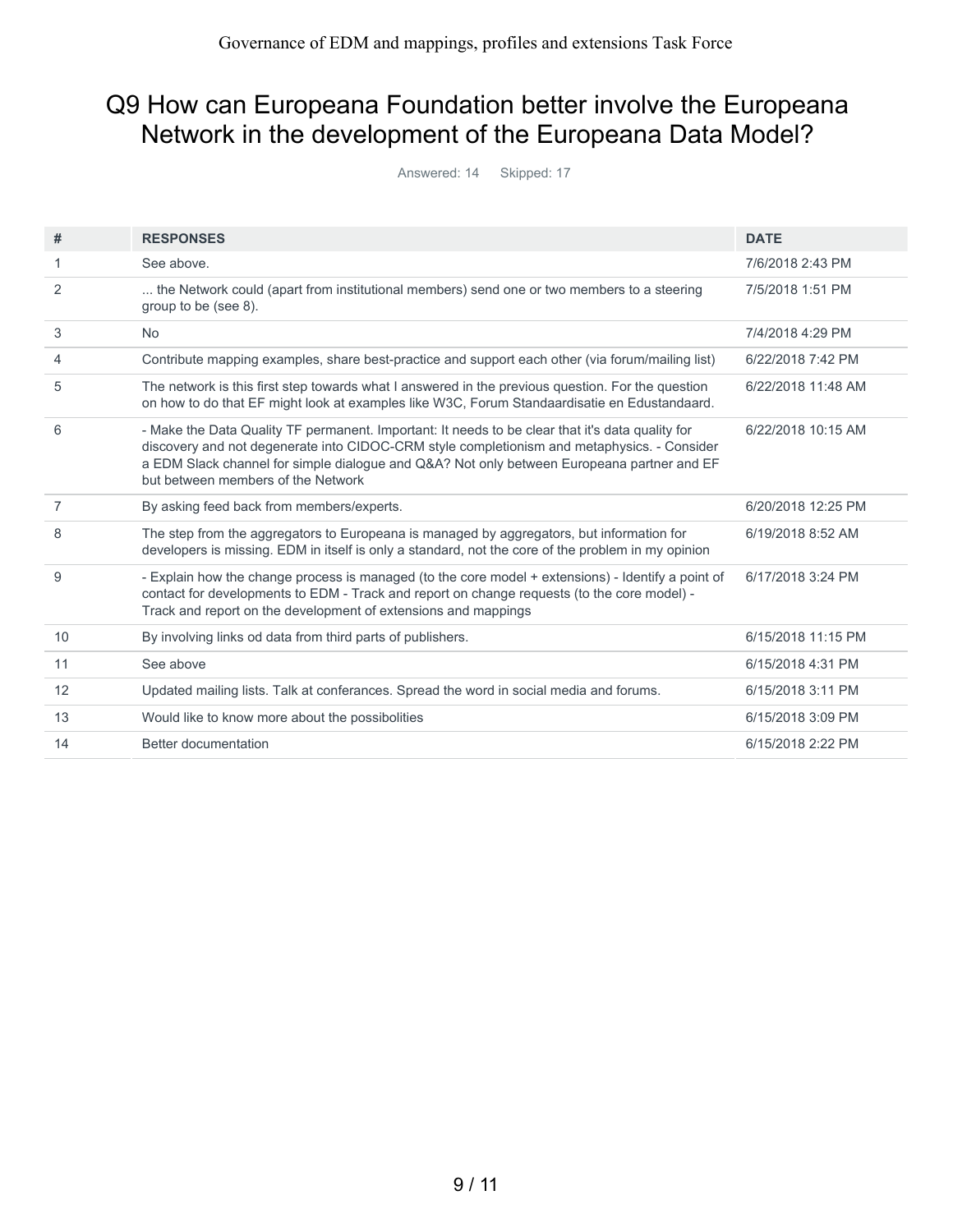## Q10 Any other comments.

Answered: 6 Skipped: 25

| # | <b>RESPONSES</b>                                                                                                                                                                                                                                                                                                                                                                                                                                                                                                                                                                                                  | <b>DATE</b>        |
|---|-------------------------------------------------------------------------------------------------------------------------------------------------------------------------------------------------------------------------------------------------------------------------------------------------------------------------------------------------------------------------------------------------------------------------------------------------------------------------------------------------------------------------------------------------------------------------------------------------------------------|--------------------|
|   | With reference to question 7, I presume I feel well informed about developments to EDM as I<br>subscribe to EuropeanaTech and assume all development news are posted there. Similarly for<br>whom to contact (either Valentine or Antoine as they are the contact points on the EDM<br>documentation page). I find the EDM documentation excellent. I had not worked with EDM for<br>quite a while but I have recently become "re-acquainted" (as we are working on a mapping from<br>MODS to EDM). But this explains why I cannot really comment much further; my "hands-on<br>experience" feels relatively new. | 7/6/2018 5:50 PM   |
|   | Easy short tutorials would be recommended.                                                                                                                                                                                                                                                                                                                                                                                                                                                                                                                                                                        | 7/6/2018 7:30 AM   |
| 3 | Nothing                                                                                                                                                                                                                                                                                                                                                                                                                                                                                                                                                                                                           | 7/4/2018 4:29 PM   |
| 4 | I would like the EDM community to reach out to related data models and potential users outside<br>the Europeana Network.                                                                                                                                                                                                                                                                                                                                                                                                                                                                                          | 6/22/2018 11:48 AM |
| 5 | Wish that the data be more easy useable.                                                                                                                                                                                                                                                                                                                                                                                                                                                                                                                                                                          | 6/15/2018 11:15 PM |
| 6 | No                                                                                                                                                                                                                                                                                                                                                                                                                                                                                                                                                                                                                | 6/15/2018 2:22 PM  |